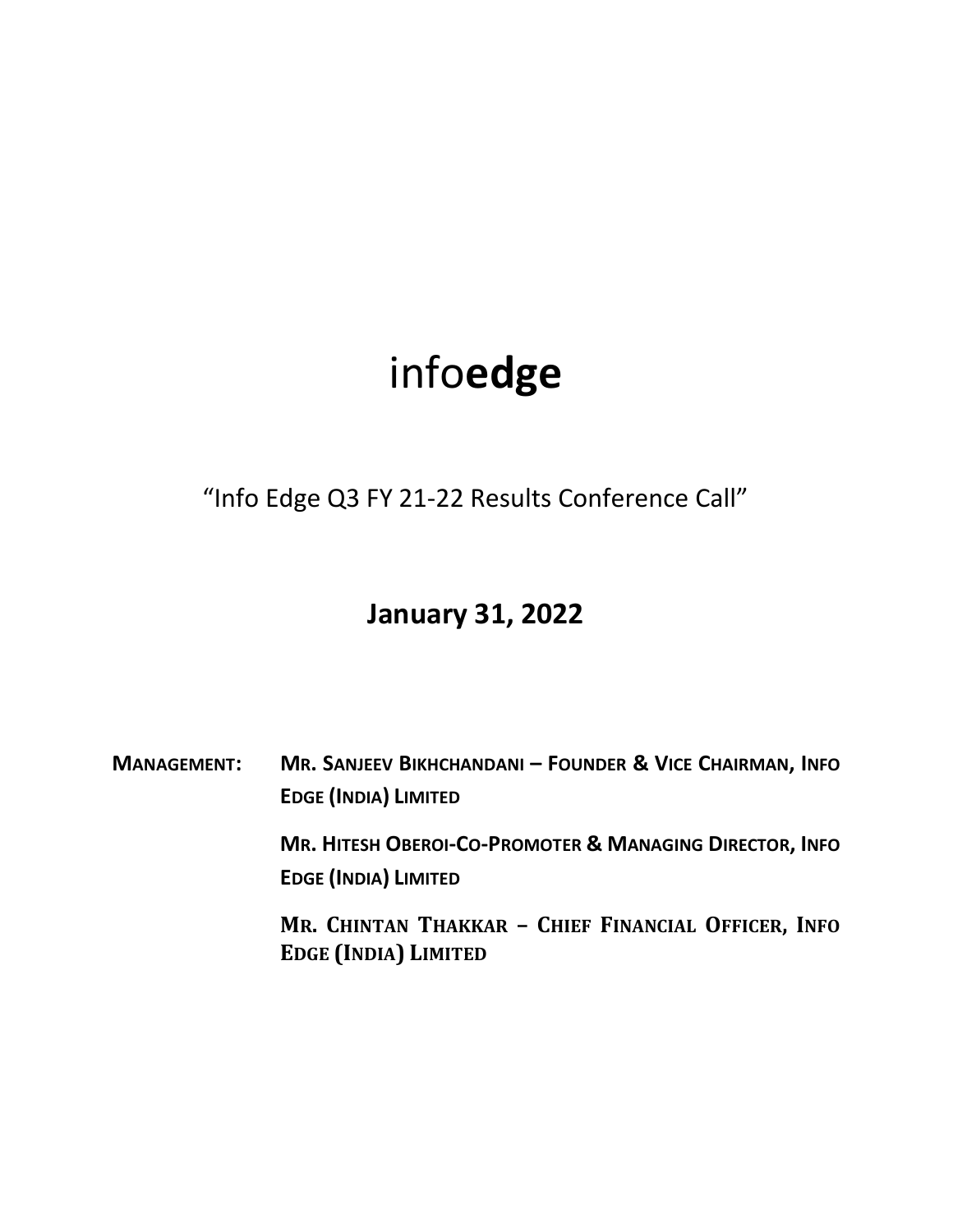Anand Bansal: Hi everyone. Good afternoon. Welcome to Info Edge India conference call. We will begin in a while. We have about 50 people with us as of now. We'll wait for a while.

Good afternoon everyone. We will start in a short while. We have about 120 people with us. We'll wait for a while.

Good afternoon everyone. We have 150 people with us. We'll start the call now. Vivek you can go ahead.

Vivek Aggarwal: Thanks Anand. Hi everyone. Good evening and welcome to Info Edge India Limited Q3 22 financial results conference call. As a reminder all participant lines will be in listen only mode and there will be an opportunity for you to ask questions after the presentation concludes. Should you need any assistance during the conference call please raise your hand on your screen. Please note that this conference is being recorded.

Joining us today from the management side we have Mr. Sanjeev Bikhchandani Founder and Vice-Chairman. Mr. Hitesh Oberoi, Co-Promoter and Managing Director and Mr. Chintan Thakkar, CFO. Before we begin today I would like to remind you that some of the statements made in today's conference call may be forward forward-looking in nature and may involve risks and uncertainties. Kindly refer to slide number 2 of our investor presentation for detailed disclaimer.

Now I would like to hand over the conference to Mr. Hitesh for his opening remarks. Thank you and over to you Hitesh.

Hitesh Oberoi: Thank you Vivek and a very good evening everyone and welcome to our Q3 FY 22 earnings conference call. Trust you and your loved ones are safe and in good health. As always we'll first talk to you through our quarterly financial performance and then we'll have time for Q&A. As we've done in the past the audited financial statements and other schedules on segmental billing and revenues along with the data sheet have been uploaded on our website www.infoedge.in.

We'll first discuss our standalone financials. Overall billings in Q3 grew to Rs. 468.1 crores up by 57.6% from Q3 of 2021 and 56% compared to Q3 of 2020. YTD billing stood at Rs. 1184.6 crores. YoY growth of 61%. Revenue in Q3 stood at Rs. 403.3 crores up by 48.1% from Q3 of 21 and 26% compared to Q3 of 2020. YTD revenues stood at Rs. 1074.6 crores, a YoY growth of 32.9%. Operating expenses for the quarter excluding depreciation and amortization were at 291.2 crores up 42.7% from Q3 of FY21 primarily driven by advertising and promotional spends. Operating EBITDA stood at 112.1 crores versus 68.2 crores last year an improvement of 64.4% from Q3 of 21 and 6% from Q3 of 2020. YTD EBITDA stood at Rs. 318 crores, a YoY growth of 41.8%. Operating EBITDA margins for the quarter stood at 27.8% compared to 25% last year for the same quarter. Cash EBITDA for the standalone business for the quarter stood at 192.6 crores compared to 92.6 crores last year for the same quarter. YTD cash EBITDA stood at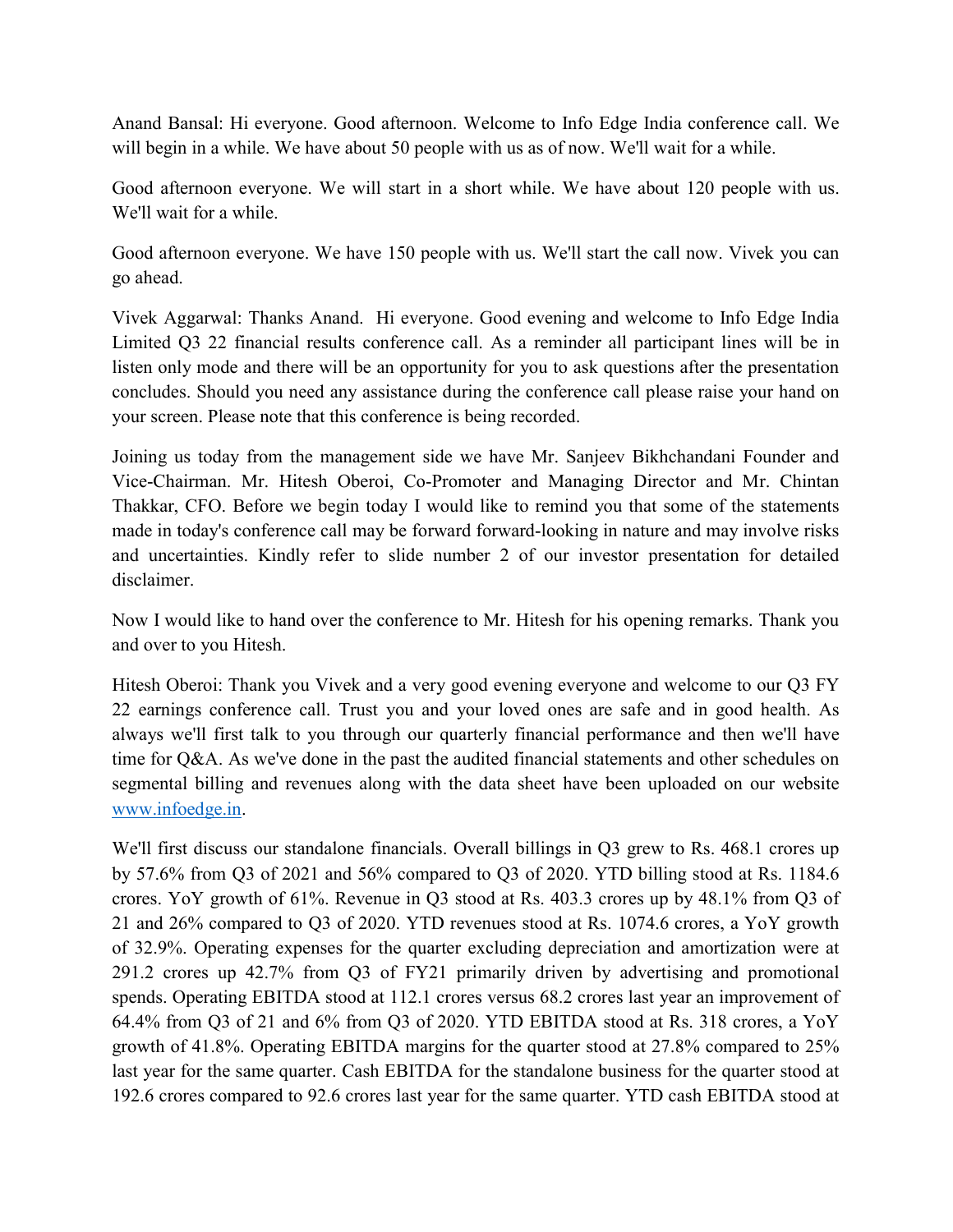452.5 crores a year-on-year growth of 197.5%. The cash EBITDA for Info Edge along with the acquired businesses like IIM Jobs and Zwayam stood at Rs. 200.9 crores for the quarter that is a YoY growth of 113% and 467 crores for the nine months ending 31st December 2021 that is a growth of 205%

During the quarter we also booked an exceptional gain of Rs. 217.8 crores. This relates to diminution recorded in value of investment in our fully owned subsidiary that is SIHL which has been reversed by way of exceptional gain of Rs. 217.8 crores. The net worth of SIHL has significantly increased as one of its investments that is Policybazaar FinTech has been categorized as financial investment post its listing and has been carried at mark to market value in the books of the fully owned subsidiary. Deferred sales revenue stored at Rs. 6 22.8 crores as of 31st December 2021 versus Rs. 393.5 crores as of December 31st 2020 an increase of 58.3% YoY. The cash balance of Info Edge including the wholly owned subsidies stands at Rs. 3855 crores as of December 31, 2021 versus 3387 crores as of December 31st 2020.

We'll now talk a little bit about the market conditions in our different verticals and then we'll discuss the financials for each vertical in a little more detail. We continue to see massive strong hiring trends across sectors in the recruitment space. IT clients recruiter activity remains an alltime high primarily driven by high attrition in the sector and the big wins for major IT firms in the current quarter and past few quarters. We see the current trend of high resource requirements and demand for our products to continue for a while. Consultants in Q2 22 were in recovery mode as well. However, in Q3 they have started exhibiting strong growth in their daily interaction with the platform. This is clearly indicated by a 14% YoY growth in the number of searches. Non-IT clients especially in sectors like real estate, FMCG and logistics and healthcare have also been hiring in large numbers through the platform. The jobs peak index for November and December clearly highlighted recovery in a few non-IT sectors like travel, hospitality, retail, and tourism. We are also experiencing some revival in the telecom sector. However, since IT being the main growth in general employment in the country in the white collar space we see maximum concentration of new jobs in south India in markets like Bangalore and Hyderabad.

Moving on to the real estate vertical despite a temporary slowdown due to the third wave of COVID we are still experiencing good momentum in the residential buyer segment. Low interest rates and home loans, people looking for bigger homes and incentives by governments to the sector will continue to aid the residential home sales market for some time. With price correction over time the sector is also a lot more affordable after a long time. We expect this trend to remain for some more time.

Moving on to the matrimony business as this quarter was marked with the presence of the marriage season which normally starts post Diwali. Post-COVID we saw a decline in activity on the platform after COVID too but we've seen users come back to the platform in large numbers post Diwali. So hopefully things should get better from here on going forward.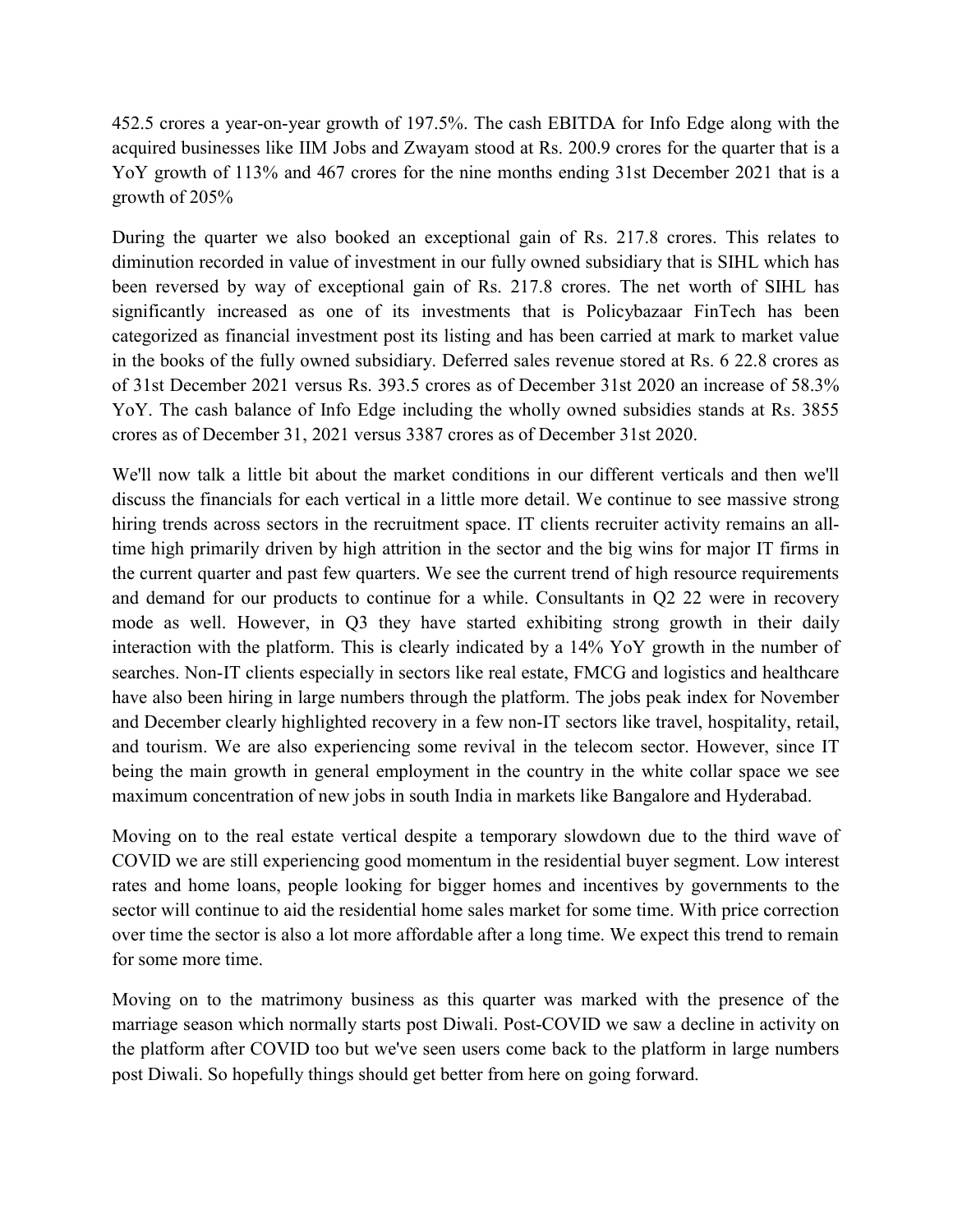The education segment has witnessed, a strong vibrancy in our study abroad segment specifically after a brief contraction post the first wave of COVID in Q1 and in Q2 of last financial year. We also see a lot of interest in new colleges and universities and advertising on our platform.

Now we'll talk about the segment-wise financials in more details now. We'll first cover recruitment. In Q3 FY 22 the recruitment segment the links were Rs. 356.5 crores up 77% from Q3 of 21 and 70% from Q3 of 2020 while revenues stood at Rs. 298.5 crores up 57.5% from Q3 of 21 and 30% from Q3 of 2020. YTD billings stood at Rs. 891.1 crores a YoY growth of 75% while revenues stood at 777.5 crores a YTD growth of 35.9%. Operating EBITDA stood at Rs. 178.7 crores up 67.8% from Q3 of 21 and 33% from Q3 of 2020. Margins peaked at 59.9% versus 56.2% in Q3 of FY 21. YTD EBITDA stood at Rs. 455.3 crores a YoY growth of 39%. Cash EBITDA for recruitment during the quarters stood at Rs. 245.8 crores up from Rs. 118.3 crores reported for Q3 of 21. Cash EBITDA margins are at 68.9% of the billings compared to 58.7% in Q3, 21. YTD cash EBITDA stood at Rs. 583.4 crores a YoY growth 120.5%

Billings for Naukri India for the quarter stood at Rs. 309 crores up 84.6% YoY. This is just a Naukri India business while revenues for the quarters stood at Rs. 254.93 crores up 63.2%. YTD billing for Naukri India stood at Rs. 759.6 crores a YTD growth of 82% while the revenue grew 38.6% YoY and stood at Rs. 653.3 crores. The recruitment numbers I shared with you just now are standalone numbers and do not include IIM Jobs, Zwayam and DoSelect. Recruitment segment billing including the acquired businesses IIM Jobs and Zwayam etc. stood at Rs. 375 crores that is a growth of 80% year on year for this quarter and 74% compared to Q3 of 2020 and Rs. 932 crores that is the growth of 78% year-on-year for the nine months ending December 21. IIM Jobs and HIRIST YoY growth of 91.7% in their billing numbers closing at 12.7 crores from 6.6 crores reported in Q3, 21. Both Zwayam and DoSelect are in the process of integration with Naukri business teams and we continue to devise a strong go to market course for them.

During the quarter we also launched a new age look of the Naukri homepage to create a refreshing experience for job seekers and to ease the discovery of the variety of offerings that can help them in their career journey. Along with this we have upgraded our employer branding portfolio also to create a new offering that allows employers to drive we call an engagement with job seekers across all platforms; web, app and the mobile website and across all touch points. Employers now have the flexibility to tweak their brand positioning as per their target persona and leverage data driven insights to understand the impact of these of their branding initiatives.

This is a strategic milestone in demonstrating our commitment towards delivering the best experience for our users and reinforcing the perception of our brand as a modern platform, modern recruitment platform. The quarter was also marked with more emphasis on value selling with higher uses customers which resulted in better price yields and rationalized discounting across the board.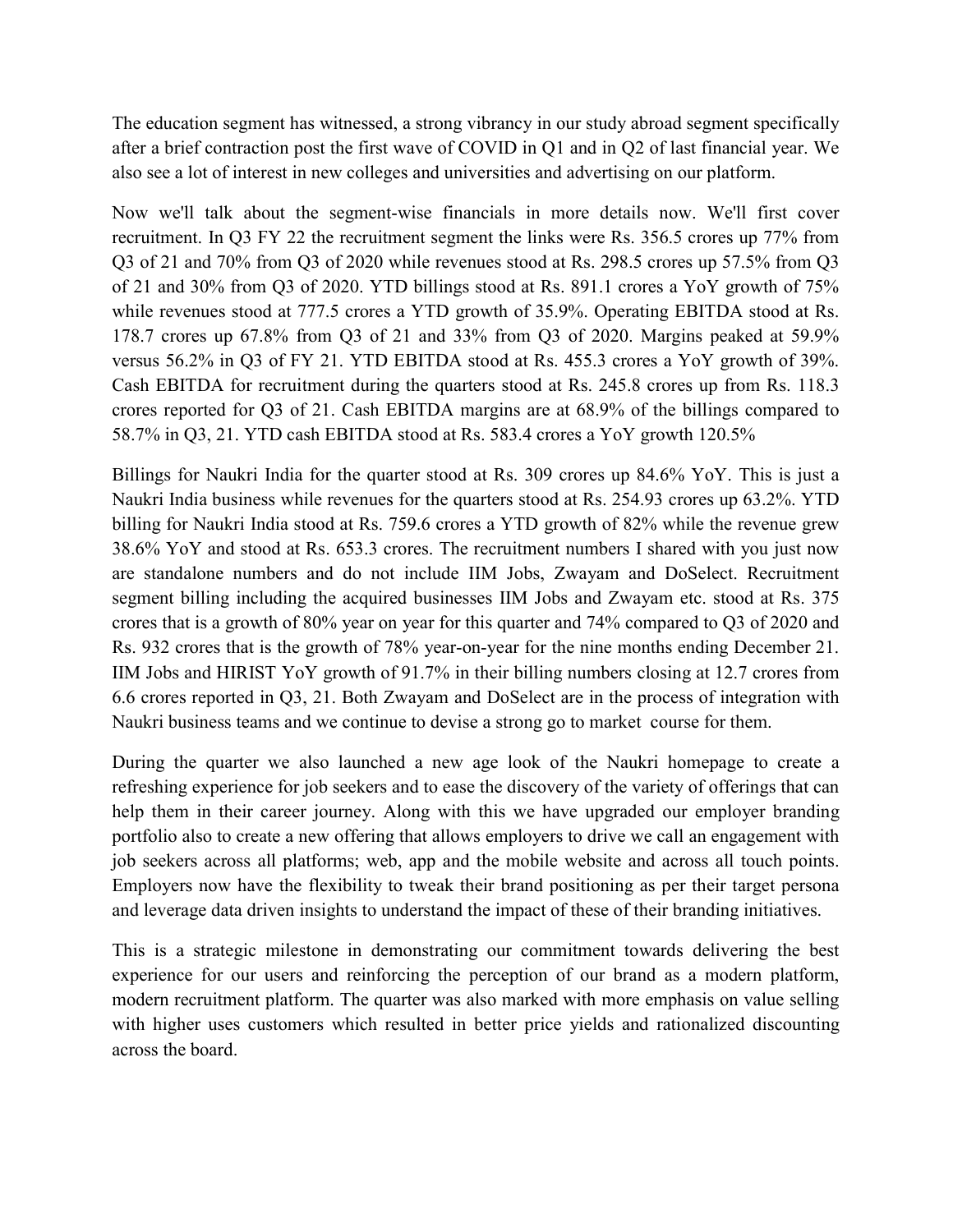Over the last few quarters Naukri business through product enhancements and acquisitions like IIM Jobs, RMS, Zwayam, DoSelect, Ambition Box has been able to diversify its product portfolio. Together these businesses have a strong potential to be a significant contributor to Naukri revenues in the next few years. The quarter also witnessed a 50% growth in new client acquisition versus FY 20 with growth across all segments. Growth in non-IT customer base improved from 23% in Q2 to 36% in Q3. A sizable portion of this growth is being generated through online and retail sales. As far as our operating metrics go we added 17000 new series per day with an increase of 11% year on year and average CV modifications are at over 400,000 per day. Our traffic share in the job portal space continues to be in the mid 70s.

Moving on to the real estate business the billings in Q3 and 99acres grew by 17.3% year-on-year to Rs. 61.4 crores and 13% compared to Q3 of 2020 while revenue grew from Rs. 44.9 crores in Q3 of 21 to 58.6 crores in Q3 of 22. YTD billing for the business stood at Rs. 151.9 crores registering a YoY growth of 34% while revenue stood at 156 crores a YoY growth of 26%. Operating loss for the quarter stood at Rs. 22.6 crores against the loss of Rs. 3.5 crores in Q3, 21. YTD EBITDA stood at loss of Rs. 44.4 crores up from a loss of 6.5 crores over last year from the same period. The business reported a cash loss of Rs. 16 crores during the quarter against a cash profit of Rs. 3.6 crores earned in the same quarter of last year. YTD cash loss for the period stood at Rs. 42.9 crores against a cash loss of Rs. 17.94 for the nine months ending December 2020.

Business momentum continued in 99acres in Q3. We witnessed growth in our YoY billing for the quarter across all categories; new projects, resale, and rentals and across all client segments, builders, brokers and owners. We also experience higher usage of the platform by our customers specifically in the new and resale home segments. Our recently launched product premium listings also saw good adoption amongst brokers. Daily listing postings on the platform were similar to last year but listings from owners grew 15% year-on-year and traffic in the Q3 grew 3% YoY. We also witnessed 5% year-on-year growth in the number of responses from the platform. The rental category grew faster than other categories. New plans and e-commerce experiences for owner clients wider range revamped commercial investment section, application, a new application to self verify properties and a digital brand campaign were rolled out in Q3. The business teams are also working on improving the customer delivery initiatives for a few of top clients. Moving on to the matrimony business. Billings declined by 6.5% year year on year in Q3 to Rs. 24.5 crores. They were up still up 9% compared to q3 of 2020 and revenue declined by 1.9% year on year to Rs. 24.2 crores. YTD billing for the business stood at Rs. 73.8 crores a year-on-year growth of 0.3% while revenue for the nine month period stood at 74.8 crores YoY growth of 5.4%. Operating EBITDA losses stood at Rs. 37.2 crores in Q3 of FY 22 against a loss of 27.6 crores last year same quarter. YTD EBITDA loss stood at Rs. 81.6 crores a year on year increase of 10%. Cash loss for the quarter for Jeevansaathi stood at Rs. 35.9 crores against a cash loss of Rs. 26.4 crores in Q3 of 21. YTD cash loss for the period stood at Rs. 81 crores a year on year increase of 12%. With the marriage season setting in marketing investments were scaled up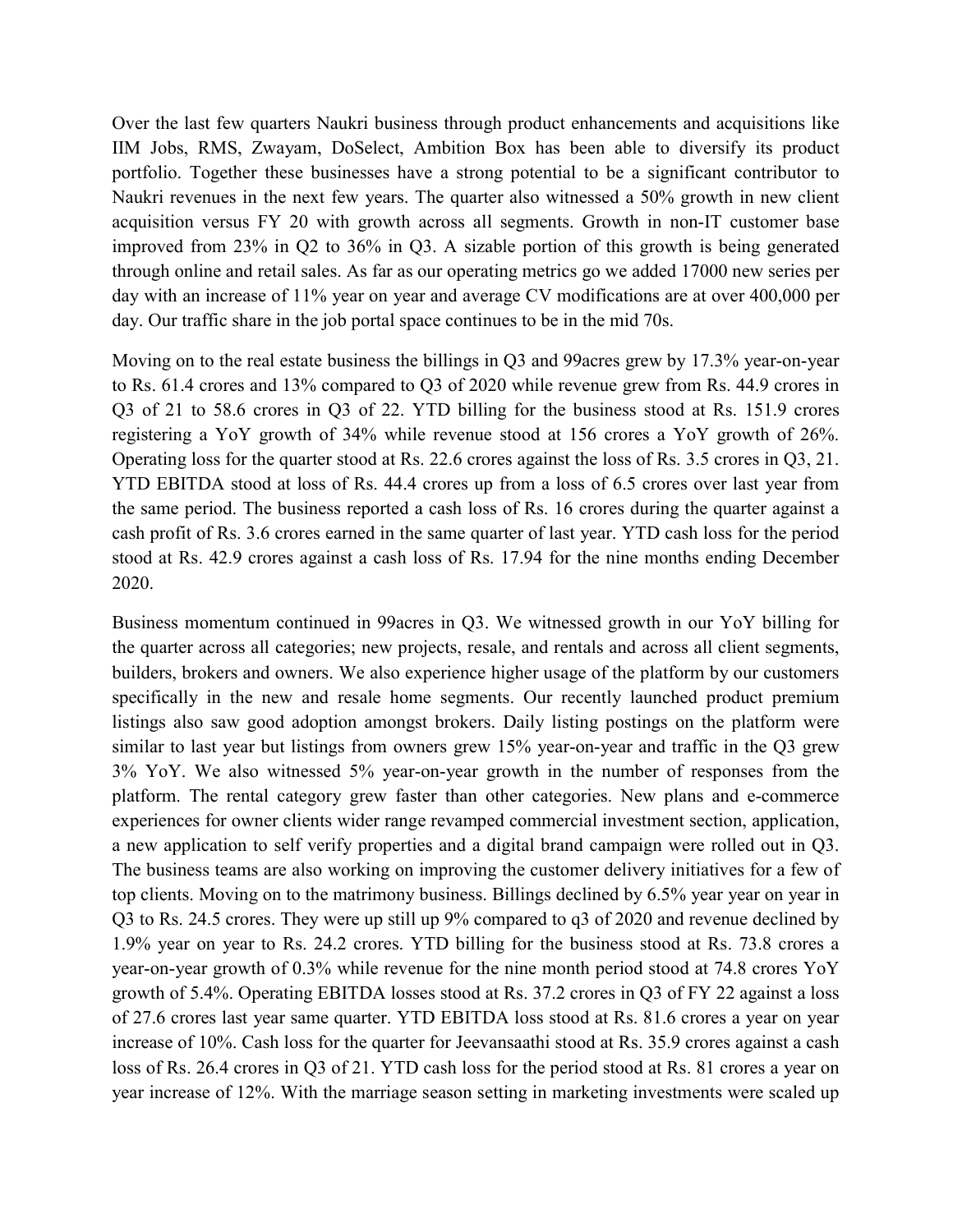in November, December as of improving trends of traffic led to sequential growth in sales. Profile acquisition and site engagements is also up and an overall recovery in sentiments and interaction on the platform is being seen in the matchmaking market which was temporarily hit by the second wave of COVID for the last few months. Investments we continue to make investments including the tech backbone of the platform. New verification mechanisms were launched for our NRI users which helped improve the quality of matches in that segment. More privacy options were offered to users to make the platform experience more secure. A fresh iOS app experience has been in the works and will be available to users this week which should significantly enhance platform engagement on the app.

Moving on to the Shiksha business. In Q3 billings in Shiksha grew 51.4% year on year and 94% compared to Q3 of 2020 and stood at Rs. 25.7 crores while revenue grew 65.7% year-on-year and 105% compared to Q3 of 2020 to 21.9 crores. YTD billing for the business stood at Rs. 67.7 crores, a YoY growth of 72.6% while YTD revenue grew 59.5% and stood at Rs. 66.2 crores. We made an EBITDA Rs. 2 crores during the quarter versus an EBITDA of 80 lakhs in Q3 of last year. Cash EBITDA for the quarter stood at Rs. 7 crores a year-on-year growth of 55% and YTD EBITDA stood at Rs. 14.7 crores a year on year growth of 26.7% while YTD cash EBITDA stood at Rs. 18.1 crores for year-on-year growth of 27%.

The Shiksha business team has again been able to pull through a strong quarter with reasonable revenue growth. The recent momentum is backed by positive sentiments among students who are now more involved in online searching for universities and colleges and at the same time most of the private colleges have realized the worth of online marketing on platforms like Shiksha. Our study abroad business has also seen an encouraging response from students. We continue to make invest in making our content more comprehensive and more student-friendly and in building up the domain expertise in this space.

Moving on to the consolidated financial highlights of the quarter. At the consolidated level the net sales for the company stood at Rs. 419 crores during Q3 of 2022 versus Rs. 277.64 crores in Q3 of 21. For the consolidated entity at the total comprehensive income level there is a profit of Rs. 4562.8 crores versus Rs. 678.1 crore for the previous quarter ending December 31 2020. Adjusted for the exceptional items PBT stood at a profit of Rs. 2621.1 crores in Q3 of 22 versus the loss of Rs. 6.9 crores in Q3 of 21. Since investment in PB Infotech is held by our wholly owned sub companies joint venture companies mark to market gain on such investment after being categorized as financial investment for suggesting amounting to Rs. 4488.2 crores. Net of deferred tax liabilities of Rs. 554.9 crores on the date of listing has been included in the PAT of consolidated financial statement. The mark to market loss of Rs. 151.2 crore net of deferred tax asset of Rs. 19.5 crore which reflects the change in fair value of such shares as a quarter end over fair value in listing date has been recognized as other comprehensive income as per the accounting policy of the company. While computing the impact on PAT and OCI 50% of gain loss recognized in joint venture makes sense is considered. Okay I hope you understood that. thank you and we are now ready to take any questions that you may have.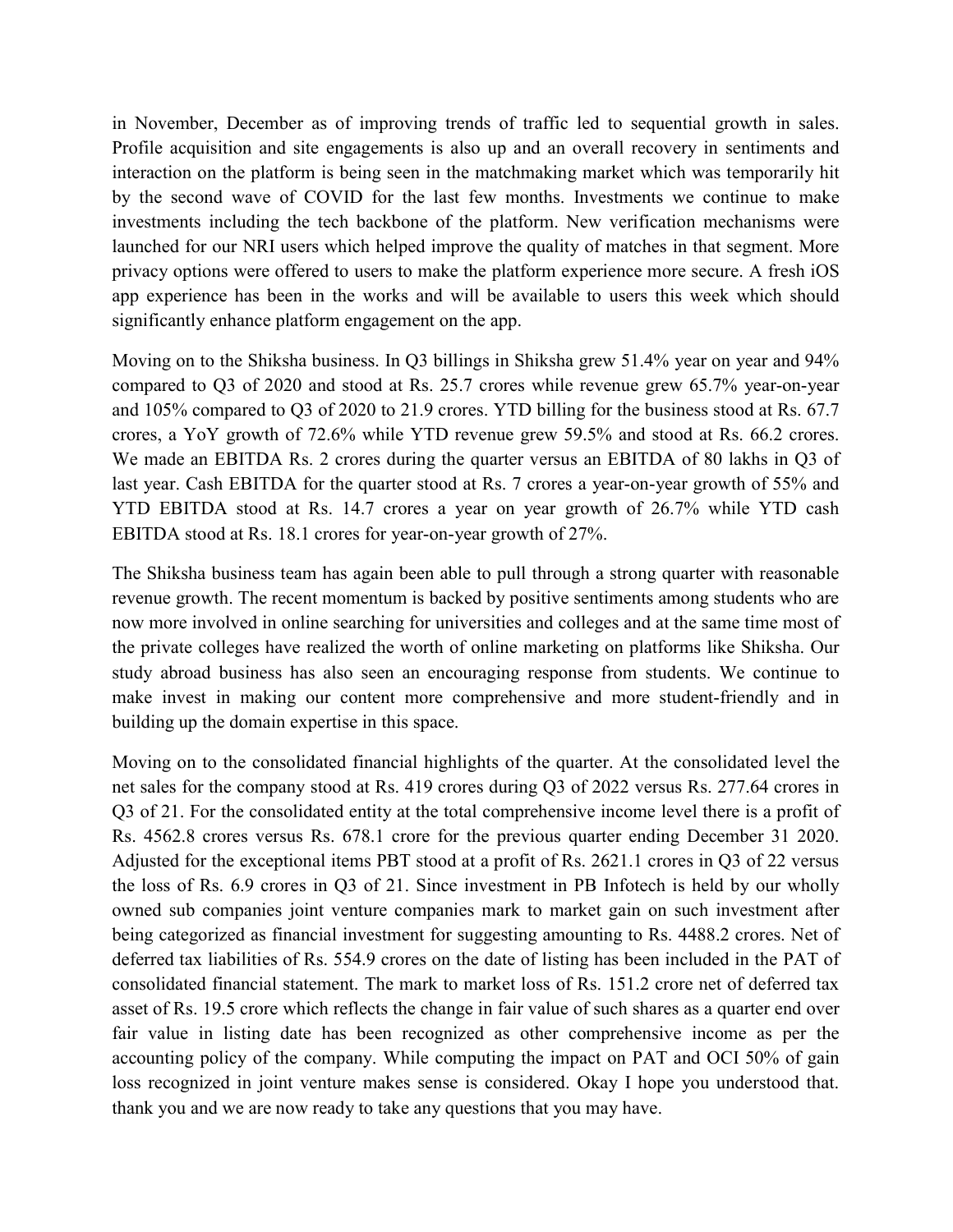Vivek Aggarwal: Thank you Hitesh. We will now begin the Q&A session. Anyone who wishes to ask a question may raise your hand on the screen. We'll take your name and announce your turn in the question queue.

Anand Bansal: Yeah. The first question is from Vivekananda from Ambit Capital. Please go ahead and ask the question.

Vivekananda: Hi thank you very much for the opportunity. I have two questions. So the first one is on recruitment margin. You said that the margins have I mean they've improved substantially and have remained elevated for the last two quarters even though your employee costs seems to be rising. So any thoughts Hitesh on how one should look at the operating margin improvement now that there is more clarity on a normalization

Hitesh Oberoi: Yes. So our margins are going to be a function of what kind of revenue growth we are able to get going forward. In the past we've said listen at 15% we can maintain margins at 20% growth we start improving margins. Right now but what is different this time around is that there is massive age inflation across the board. So listen our sense of this is that unless we start this, we decide we sort of start spending aggressively on marketing margins should sort of get even better going forward if we continue to grow at 20% plus. That's our current take but like I said a lot will depend on whether we are making investments in marketing or not. Right now it doesn't look like we're going to get very aggressive on marketing at least for this quarter and then of course next year it'll be a much higher base and we'll have to go on that higher base to do margins even further even more.

Vivekananda: Okay. Fine. My second question is on the job speak data that was very encouraging till September but then we've started to see the index moderate. Is this just because of Omicron though I'm not able to reconcile the Naukri index movement with your comments which seem to indicate that there hasn't been much adverse impact of the Omicron

Hitesh Oberoi: Yes. So right now at least the sense we are getting from the market is that Omicron it's impacted a 99acres business again to some extent because in real estate unless people go out and actually see houses they don't buy. In job market on the other hand people are happy to sort of sit at home and give interviews and even recruiters are happy to hire people without even meeting them. That's a new trend. So we don't expect our recruitment business to get hit because of Omicron at least that's been the trend so far in January but real estate could take a hit in January. We are hoping that Omicron will hopefully be behind us in the next couple of weeks and we'll be able to go back to office and things will go back to normal in all verticals. At a very macro level unless things get worse from here on the Omicron front we don't really expect it to impact our Q4 billings as a whole.

Vivekananda: Okay and what about the job speak data that saw some moderation in the last few months. Is that also something that factored in your guidance for your commentary with respect to the optimism?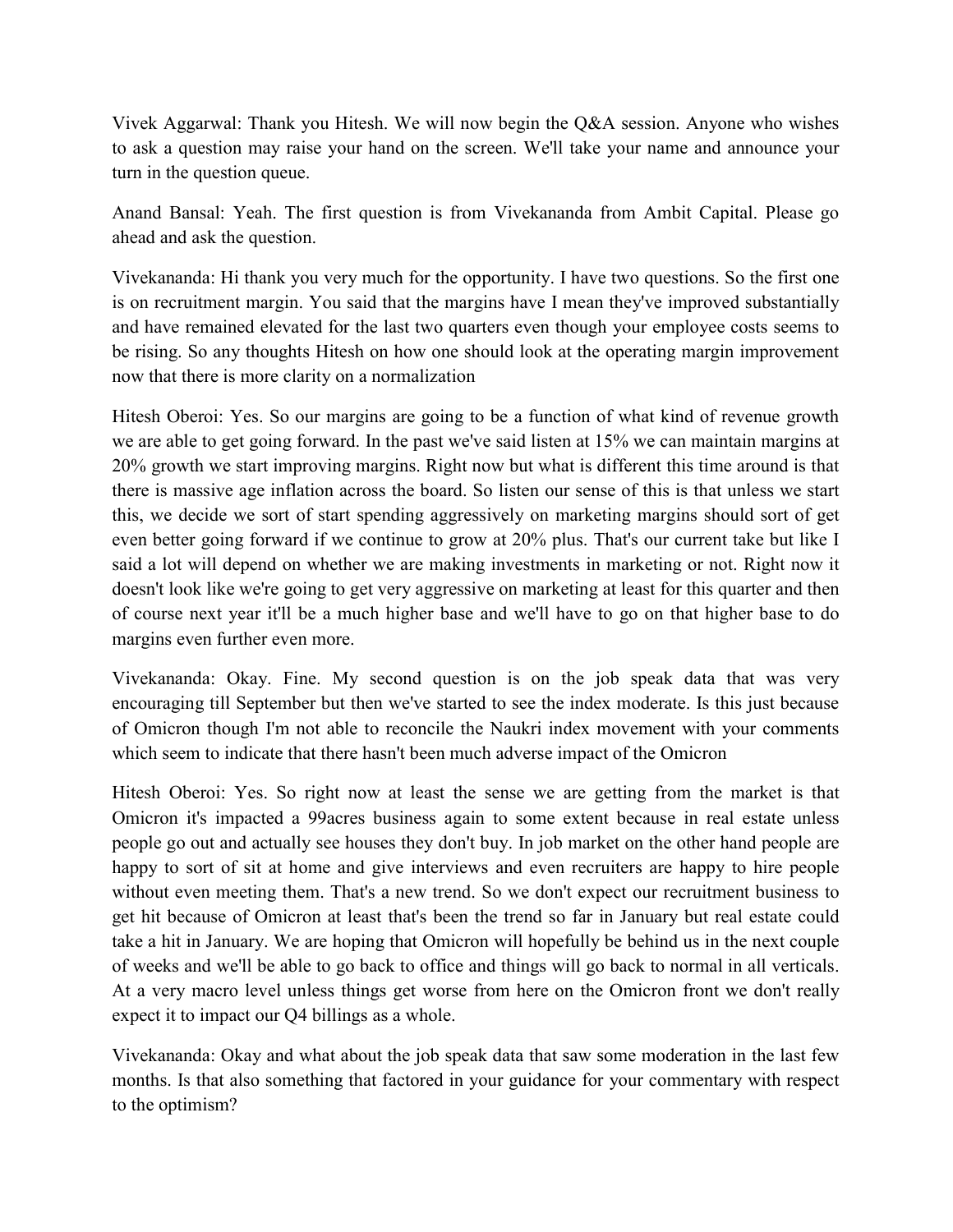Hitesh: Yeah. So we continue to be optimistic. I mean like I said attrition rates are still high across most companies. Salary is also moving up. In fact we expected we were hoping that the non-IT sort of sector will also bounce back very strongly this quarter that may have got delayed by a month or two because of Omicron but up till now we were seeing a lot of our growth because of IT companies hiring more than they were hiring earlier and of course some non-IT sectors have started too but going forward we expect the other sectors to also start sort of hiring in more numbers. Now of course Q4 last year was a good year. We grew, we had healthy growth in Q4. So we can't expect the kind of growth we got in Q3 and Q4 I mean if you are if you get that kind of work we'll be very happy but this but compared to 2020, 2022 sort of Q4 should be very very good.

Sanjeev Bikhchandani : Can I just add something. You see you raised the point of the job speak moderating last month. That kind of contradicts what we are experiencing from our sales team and feedback it is possible that for one month it moderated because when Omicron was headed up there might have been an uncertainty because people are unsure about how serious it will be but given the fact that Omicron is now waning and it is not so serious I think we are optimistic.

Vivekananda: Okay. Thank you very much.

Nitin: Hello. Yeah am I audible?

Hitesh Oberoi: Yes you are audible. Anand you are on mute.

Anand Bansal : Yeah Nitin go ahead.

Hitesh Oberoi: We can't hear you Nitin.

Anand Bansal: Yeah Nitin.

Nitin: Can you hear me now?

Anand Bansal: Yeah.

Nitin: Yeah. So my first question is regarding the recruitment vertical. So a number of large IT companies they have indicated in their Q3 result commentary that attrition is expected to cool off in the next two to three quarters. So should we expect to see a lag impact of this in the Naukri business? That's my first question.

Hitesh Oberoi: So attrition numbers cool off then of course it will have an impact on our business because, so when companies, unless companies continue to grow rapidly in terms of overall head count. So gross hiring is basically a function of attrition plus new edition. Now that is really what decides the company budgets and how much companies spend on us to a large extent. So if attrition numbers fall drastically and new hiring also doesn't pick up then of course companies will spend, may not budget as much for recruitment as they have budgeted till now.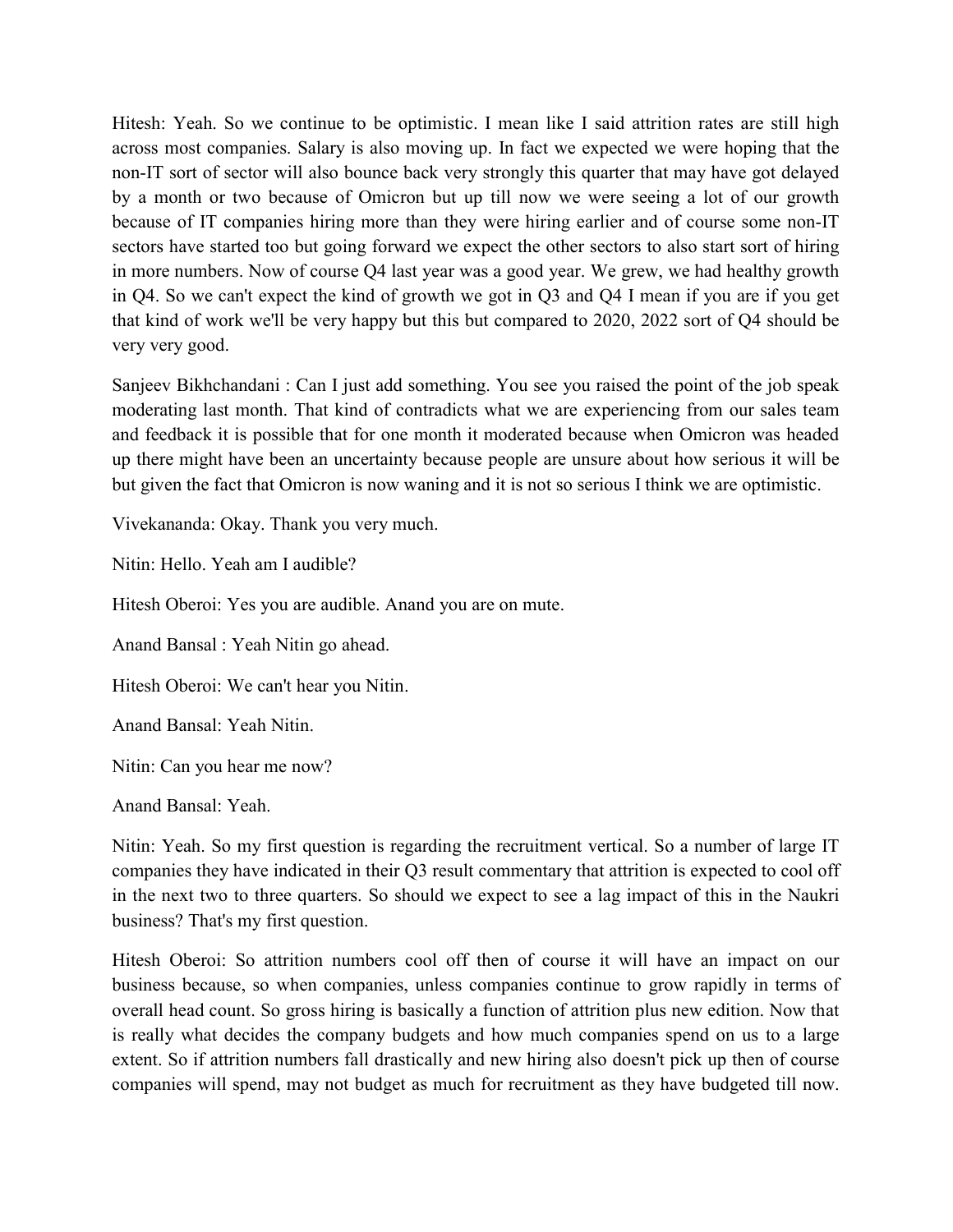So yes I mean if attrition numbers cool off then that will have an impact unless new hiring picks up as well as far as IT companies.

Nitin: So my perspective here was will the drop in IT hiring be made up by the non-IT business is sticking up like as it was seen in your commentary this quarter.

Hitesh Oberoi: Actually very hard for me to say. I don't know how much non-IT hiring will drop by. I don't even know whether non-IT hiring will drop and we are expecting sorry IT I meant I don't know how much IT hiring will drop by. I don't even know when it will drop and if it will drop. As far as non-IT hiring goes we are expecting non-IT hiring to bounce back because it was sort of hit by COVID because of COVID and non-IT companies at least in some sectors we saw some recovery in last quarter in sectors like travel, retail, hospitality after a long time. So we're expecting I mean if this Omicron is now behind us and we don't get another wave then hopefully these companies will start hiring again going forward. Now whether it will make up for the decline in hiring because IT company in the slowdown it's hard for me to say.

Nitin: Okay. So next question is regarding the Shiksha business. So we have seen a very good scale up over the past two to three years. So what is the vision here for the next like three to five years? Where do we see, how big do we see this business becoming and what are the profit sub verticals are we expected to add here?

Hitesh Oberoi: See we don't know how big the business will become in three or five years. Our goal remains so this Shiksha is basically an education sort of counseling stroke information sort of platform and for people looking to get into colleges and universities in India and to this we added a study abroad vertical some years ago and that business has also sort of started doing well for us. Now our of course our desire is to grow this sort of platform. We get a few million users on our platform every month. Our desire is to sort of offer more counseling services, offer better information, offer more comprehensive content on the platform. Our desire is to grow their study abroad business and take it to the next level and we also have a small Naukri learning business inside Naukri which is again an education business which is basically about online courses. So while Shiksha is more about offline college and universities Naukri learning business is more about helping people figure out which online courses to sort of study. So the idea here is to sort of grow all these verticals into more comprehensive sort of platform which so that they become the first, so they become the preferred way of sort of searching for education information in this country. As you know there isn't a lot of information available. A lot of colleges and universities don't put out a lot of information. It's not available in the public domain unlike is the case overseas and parents and students in India have to spend a lot of time figuring out which college which course especially after class 12 even after and even after that. So the vision is to just make it easier for them so that they can take the right decisions. As you know this is a very important sort of decision for very for a lot of parents and students right and if you can sort of play a role in that journey then hopefully over time everything else will follow. Now whether how much will that this translate into in terms of revenue over the next three to five years hard for me to say.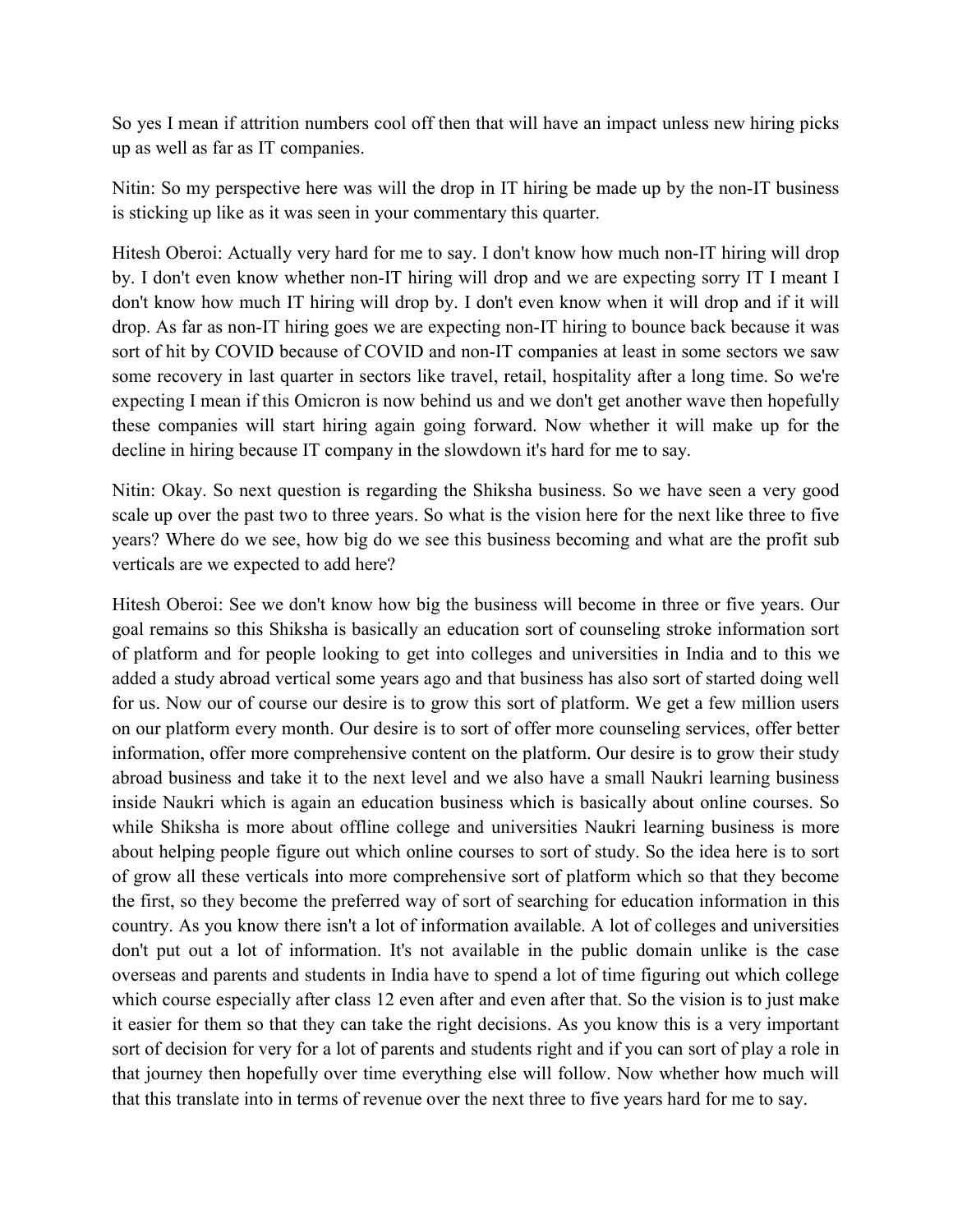Nitin: Okay. And my last question is regarding Shopkirana investment. So recently there was news about Shopkirana raising money at around \$38 million led by Info Edge. So what valuation was the money raised at?

Sanjeev Bikhchandani: So look for competitive reasons we are not announcing that because see whenever that core investors the other VCs don't necessarily want to announce the valuation and we have to abide by that and also company may or may not want to announce it. So we can't just disclose the valuation unfortunately.

Nitin: Okay. Sounds good. Thank you.

Anand Bansal : Thank you Nitin. Next question is from Gaurav Chopra. Gaurav go ahead and ask your question.

Gaurav: Yeah thanks for the opportunity sir. My question on the margin. Can you hear me?

Anand Bansal: Yeah.

Gaurav: Yeah sorry about that. yeah my question was really on the 99acres business. What we have noticed is if I were to look at the recent numbers that some of these real estate players have sort of reported they have been extremely strong but if you look at our listings they continue to sort of remain flattish. So what explains that and if you just highlight the market share trends in our real estate business and secondly if you could just highlight our market trends in the overall recruitment segment? Are we facing tough competitions from the likes of LinkedIn, etc. Yeah those are my two questions. Thank you.

Hitesh Oberoi: Yeah. So the 99acres platform caters to different segments within the real estate business. So we have a new home section. We have a resale section. We have a rental section. We have a commercial section. Listings are normally more representative of the resale market and not so much of the new home market. So the developers you mentioned, the developers were listed and they released results they are mostly they operate in the new home space and there we offer very different solutions to developers. So that is not necessarily reflected in listing growth on our platform. Listings we get a, listings mostly are representative of rental growth and resale growth and what has happened in 99acres over a period of time is one that we treat our business model we don't necessarily want more listings because what happens after a while is you end up getting a lot of spam listings. So we are encouraging developer a lot of our broker partners to put up fewer listings but put a more genuine listings on the platform. So we are trying to sort of change behavior in some sense. On the other hand if you look at owner listings they have gone up because the owner listings tend to be very genuine listings. There is no spam and owners listed on our platform. Those listings are 15 year on year. Now as far as overall trends in the market go we have so there was a period over the last few years when real estate went through a lot. We had RERA. We had demonetization. We had GST. We had all kinds of other issues in real estate and the business was slow for a long time but 99acres kept growing. I think now we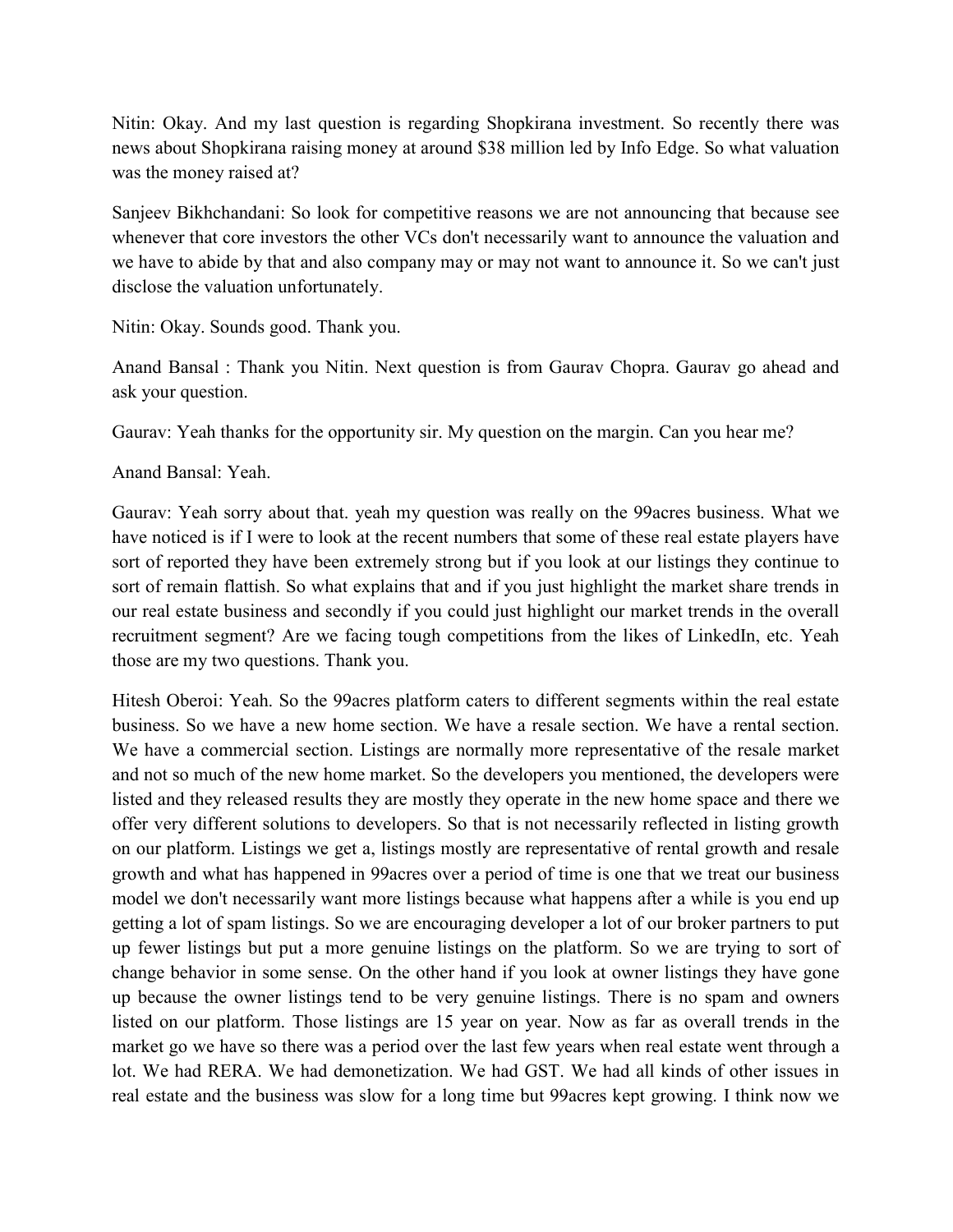are our sense that we are entering a phase where some of these issues are actually behind us but of course Omikron and COVID have played spoilsport for a while now because every time we have Omicron every time we have a wave activity just freezes in the market because people just refuse to step out of their homes and broker shut shop and unfortunately we make a lot of money from brokers and if they stopped advertising we stop getting revenue. And they've been very cautious. We are hoping that activity will return to the real estate market post Omicron once again and that business will start to grow. Having said that what has also happened in real estate over the last 18 to 24 months is that there is a lot more competition than was the case earlier. There are many players which have got funded over time. So there are newer, there are lots of players in the, there are lots of new sort of brokers, e-brokers more active or spending a lot of money on marketing. There are players like no broker who have raised a lot of money and who are active in the market, housing has seen a change in ownership. They are a lot more aggressive than they were earlier housing.com. Magicbricks continues to be aggressive. So there's a lot more activity in there there's a lot more competition the real estate space that was the case earlier and that competition then is likely to result in sort of more of marketing from all the players to fight for share and more marketing spend to fight per share and this is also likely to result in depressed sort of pricing because players have need to discount to get customers. So that may be the case in this space for a while till data settles down as far as the business of portals goes. As far as the job market is concerned there has been no material change in competitive activity. LinkedIn and Indeed continue to be two big players who are active in the market. Naukri is of course the largest job board. We are not seeing any major sort of activity on the startup front and so on the whole I mean not much has changed in terms of competitive activity and market share in the job space. Now let's see how it plays out going forward.

Gaurav: All right. Hitesh thank you so much. All the very best.

Anand Bansal: Thanks Gaurav. Next question is from Vijit Jain from Citi. Please go ahead and ask your question.

Analyst: Yeah thank you for the opportunity. Hi Hitesh, my question is in the recruitment business what is a total unique customer base for nine months FY 22? And this number has been fairly stable for the last few years and now obviously it looks like from 3Q number at around 68,000 to 69,000 there should be a jump in FY 22. Is that jump largely also coming from IT and related sector hirings or is more broader than that? That's my first question.

Hitesh: I don't have the nine one number with me right now. Chintan do we give out the number? If yes can we get back to Vijit

Chintan: Yes we get back on those numbers I think we do give in investor presentation.

Vijit Jain: Sure. Thanks and my second question is the employee expense that has risen is that almost all wage hike related because the total head count hasn't grown that much? And related to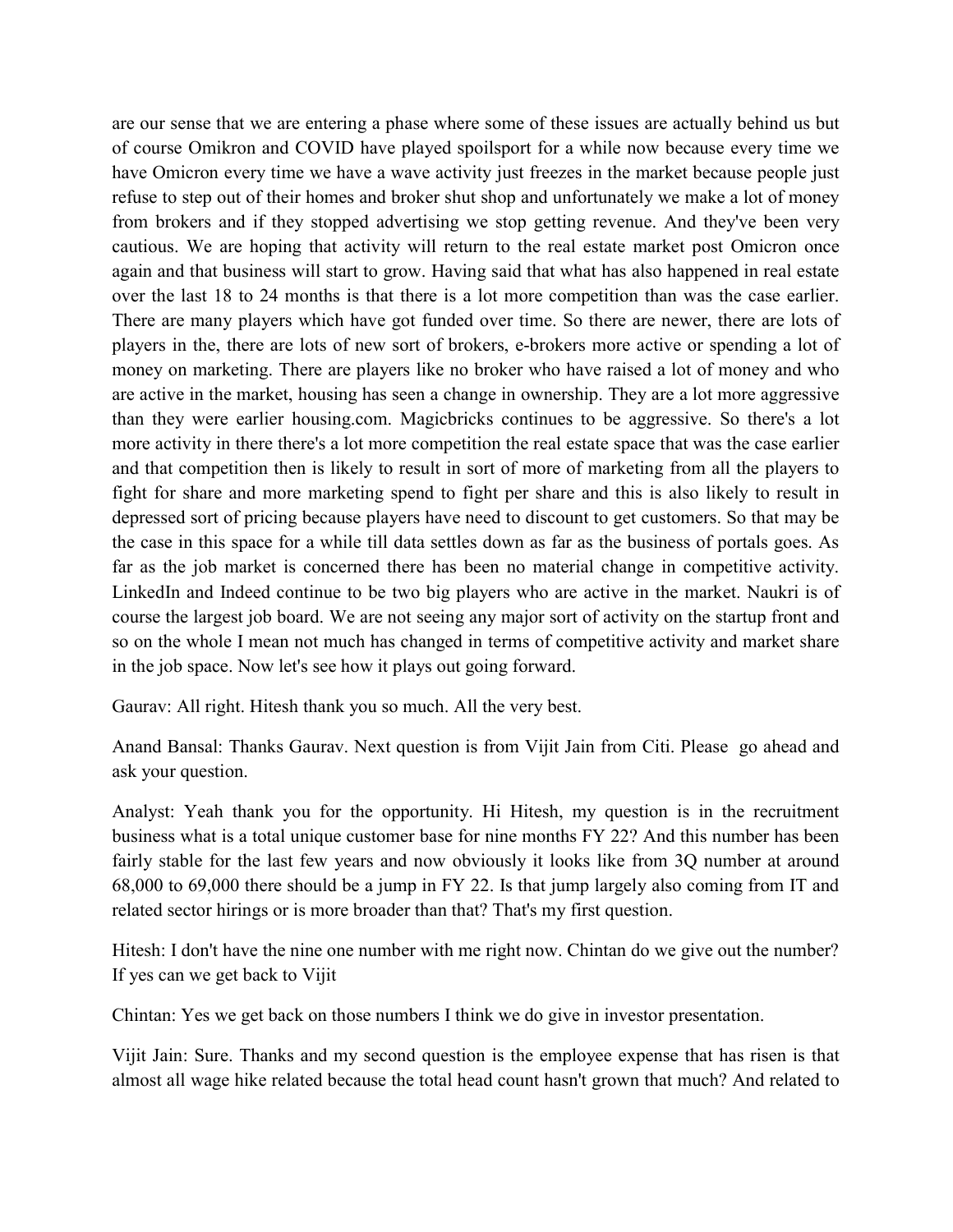that I think in 1Q you had shared that your total tech staff headcount was around 700. Where is that number at the moment?

Hitesh Oberoi: Yeah. So basically what has happened is that one of our tech headcount has gone up. Our overall headcount have been the same. Our tech headcount is up. One because of the acquisitions and two because we are doing a lot of new things inside the company. So we have a and so these new things are not revenue generating at this point in time for example we have a job Jobs hai business vertical that we are trying to, the blue collar business that we are trying to sort of build inside the companies. We have some people working on the blue collar platform. We've been investing more behind our Ambition Box platform. So that platform does not generate any revenue right now. We have a small team working on our big shift which is our premium tech hiring platform. That team does not generate any revenue. So we have a lot of internal sort of R&D stroke new business effort, new product development efforts going on which we have scaled up over the last 12 to 18 months. We are investing a lot more in these efforts and none of these efforts generate any revenue right now. So the tech cost has also gone up, has increased for one of course we've also given salary hikes and in fact we gave two salary hikes to intake last year, this year and we also upped our headcount in some of the newer sort of things that we're doing that.

Vijit Jain: Okay. Got it. So Hitesh that number was I think 700 if I'm not wrong for about six months back. Do you have the current number on the headcount tech side?

Hitesh: Yeah. So I don't recall the exact number but if you're referring to the same number then what was 720, 725 sometime back is now I think close to 800 plus 825, 850.

Vijit Jain: Got it. Thanks. Those are my questions. Thank you so much.

Anand Bansal: Thanks Vijit] next question is from Sudhir from Sudhir go ahead and ask your question.

Sudhir: Yeah thanks Hitesh for the opportunity. My first question is on the IT hiring front. Of course you mentioned that irrespective of how the IT attrition may look like over the next two to three quarters and irrespective of the fact that the growth numbers might be very strong, deal winds might be very strong. There has been a view that IT companies are now taking that this sort of a lateral hiring is not sustainable. So they should be focusing more on the pressure hiring and they should be correcting the pyramids. In that context they're focusing more in terms of getting hiring from colleges giving advance offers in colleges so on and so forth. So how do you see that impacting the activity on Naukri going ahead probably two three quarters down the line?

Hitesh: look I don't think I said that our billings would be good with respect to what happens to hiring IT companies. We are strongly indexed to IT hiring close to 50%, 60% of businesses is now indexed to IT hiring and if IT hiring slows down it will have an impact on our business. So if and yes while we have a campus hiring product and we work with a lot of IT companies for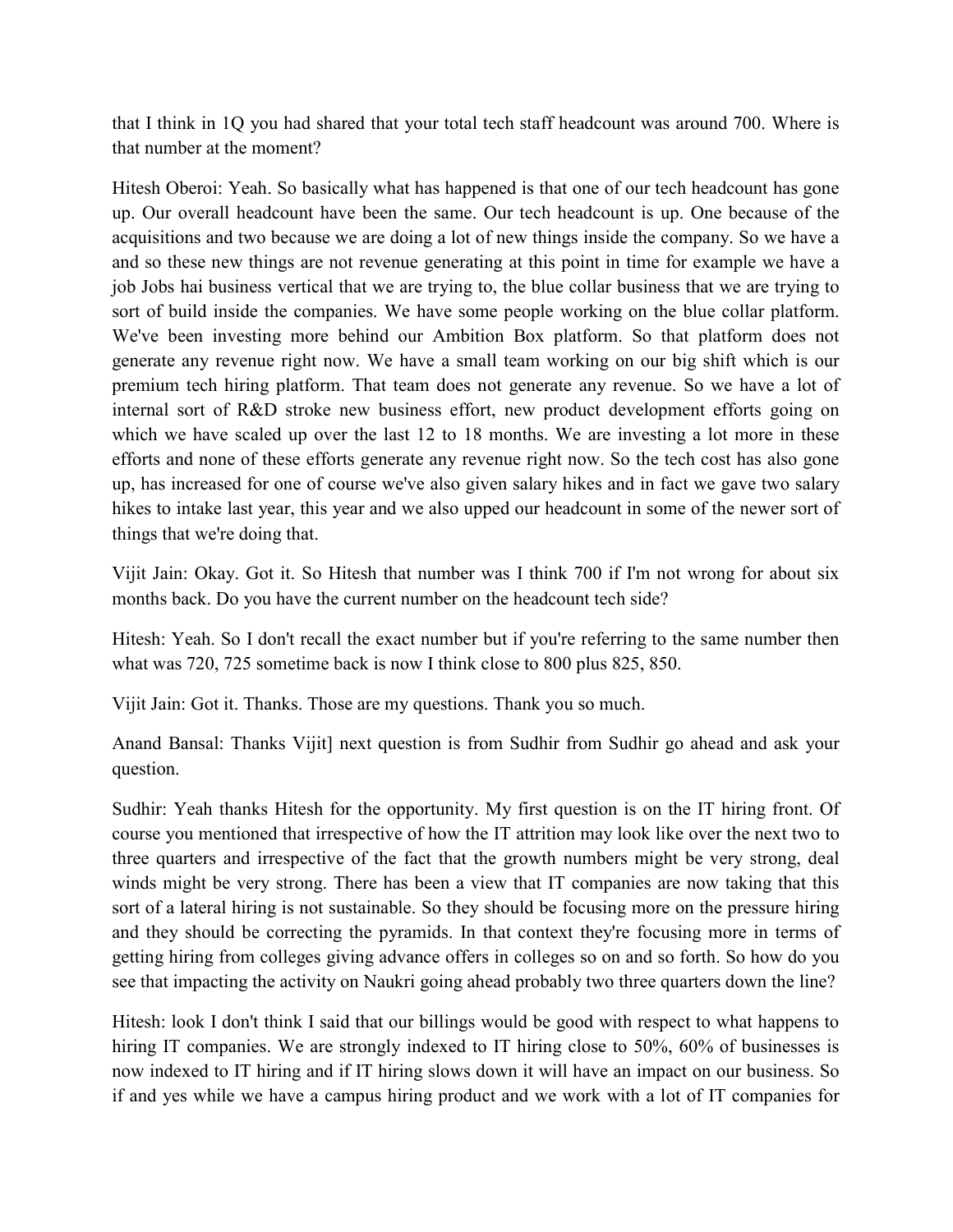their campus and off-campus hiring efforts as well that's still a small part of our business. So if IT hiring changes structurally for some reason or attrition rates suddenly drop or if IT companies stop hiring for some reason it will have an impact on our business and you will see the impact very soon. It is not as if the impact is going to be delayed. So I hope that that doesn't happen because that's not what we are hearing from our customers and from our sales people on the ground at least.

Sudhir: Surely Hitesh. Thanks. And secondly on the 99acres side at the real estate side you mentioned that the competitive intensity has increased quite a bit and we are seeing similar trends even in the matrimony segment as well. Number of players present, competitive intensity has been high for quite some time. We have been investing with the hope that will probably become number one, number two players. So what's your outlook on these two segments in that backdrop and by when can we see some maturity in these two industries?

Hitesh Oberoi: So real estate, listen real estate is a tricky one because see we are a leader in real estate and I mean our revenue base is pretty solid. We like for the last two or three quarters I think for the last two quarters we've averaged about, we've done about 150 crores in terms of billing in the last two quarters and Q4 is normally our largest quarter. This year it may get impacted a bit because of Omicron but normally Q4 is also very very good. So we have a healthy business in real estate and it's growing but yes there is a lot more competitive activity. There is a lot of VC money which has gone into the sector. There are new players who entered the sector and in the hope that this will be a large sort of category over a period of time. So it's difficult to say how this is going to play out. We, of course, will continue to invest because this is the time to invest because we've been very patient for the last few years even though. So we went through a lot in real estate. You know how bad the real estate sector was for so many years. I guess the next few years from a market standpoint look good. It's very likely that the real estate sort of sector will grow at 10%, 15% per annum at least for the next few years. If real estate remains affordable, if interest rates mean modest that is likely to happen and therefore I think we should take a slightly longer term view on real estate. We should continue to invest aggressively in this space because while we may not be a dominant player it's not as if anybody else is dominated sitting there. So it's still open. The market is still open and we are a leader. So we should do whatever we can to protect our position in this market. If that means that we have to invest a couple hundred crores over the next couple of years so be it. As far as matrimony is concerned, matrimony, the matrimony market is more mature because it's been a three player market for the longest time. We are number three player in matrimony. We gained share for about two or three years in between. This year, this quarter was not so good for us but we are hoping that business will bounce back and we'll actually start growing it in 8%, 10% or more going forward. Now in matrimony I think we have to think a little out of the box. We have to do things a little differently than we've done until now if you want to continue to gain share in this market because it's not a very high growth market. It's a market with growth rate 10 % per annum. There are three players. The other two players are also well established. We don't have anything very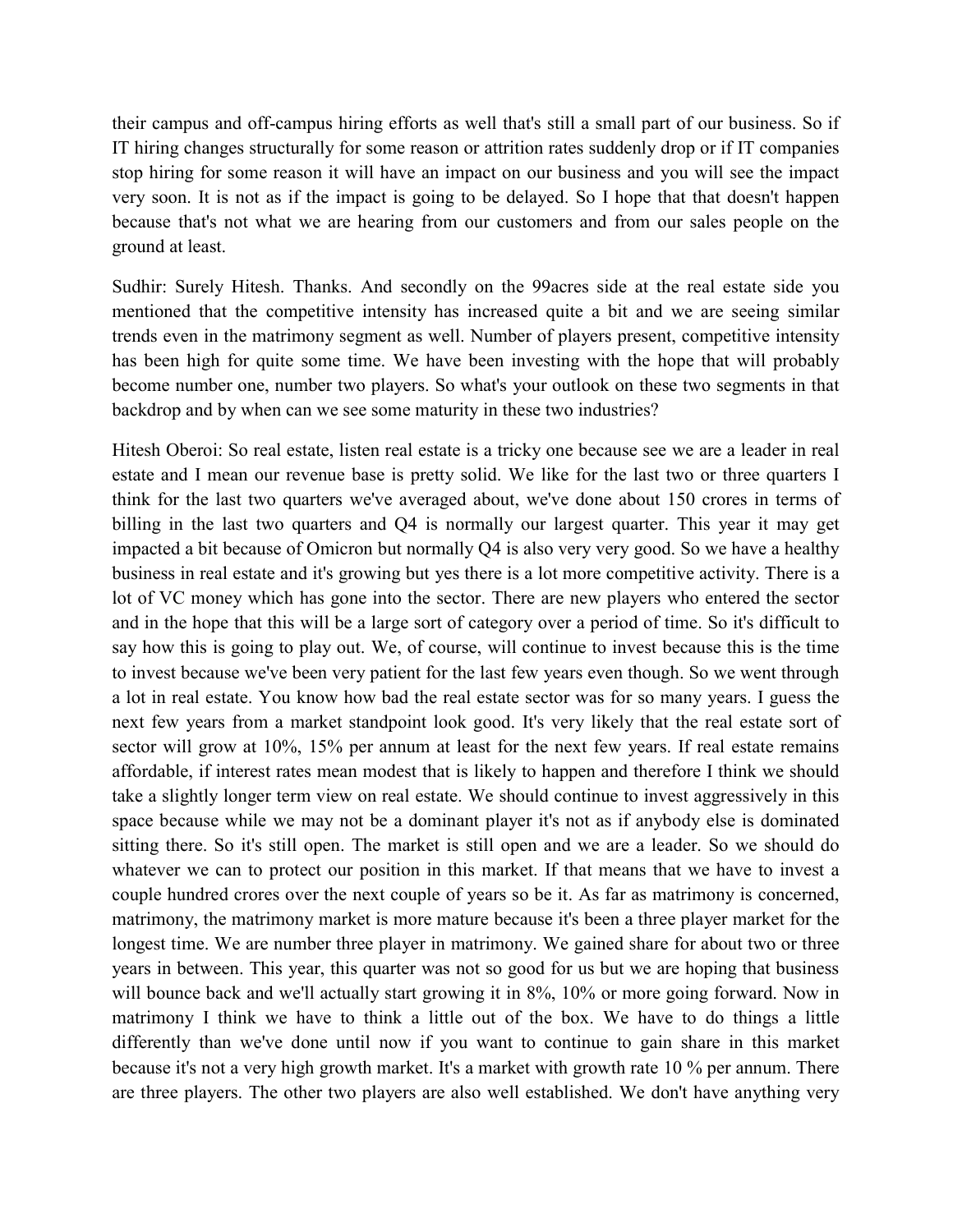unique to offer at this point in time. So I think we have to work hard on creating a new strategy in this space if you want to get anywhere in the medium term. Having said so we have a few ideas and we are working on them and let's see how this plays out.

Sudhir: Sure Hitesh. Just one follow-up on the real estate part. By the very nature of this industry probably we can assume that this will continue to be fragmented for a long period to come. In that context do we see it ever converging with a recruitment Naukri kind of a business where we have winner takes it all kind of a proposition and we are the number one by a wide margin?

Hitesh Oberoi: Well it could happen. I think it's possible I mean if you get the network effect going, if we are able to deliver superior customer value, if we can create a better experience for our users than our competitors anything is possible. There is no reason why, globally at least there are some very good case studies. There are some real estate sites which are actually bigger. Most real estate sites in many countries, in most countries are bigger than their boards in those countries. So it is possible it's just that I think people see that and they know that there is a lot of value to be created in this space and they're waiting to last it out and they're waiting to invest. They don't want to sort of give up given what they're seeing in jobs and given what they're seeing in other sort of categories. So will we get to 70% share in the next 12 months? The answer is no. Could we get there in five years? It will depend on how we execute and how much we are willing to invest in this category.

Sudhir: Sure Hitesh. Thanks. That's it from my side. All the best.

Anand Bansal: Thanks Suhdir. Next question is from Mayank Babla from Dalal & Broacha. Mayank go ahead and ask your question.

Mayank Babla: Thank you for taking my question. My question is directed [Audio Gap]

Hitesh: Hello. Mayank I think we lost you. We can't hear you.

Anand Bansal: He's off the call. Okay.

Anand Bansal : Hello. Let's take questions, next question here. Next question is from Amit Jeswani, Stallion Asset. Amit go ahead and ask your question.

Amit Jeswani: Hi Hitesh. Hi Sanjeev. I just wanted to understand the rational behind you investing more money in the Jeevansaathi business. We lose broadly 100 crores a year. Shaadi has never made money. The opportunity size is very small at 700, 800 crores. We're not market leaders. The market leader itself is 400 crores. Are we putting bad like good money behind bad money? Shouldn't we just shake and move on from this market and probably reinvest in so many other opportunities out there?

Hitesh: So Amit so listen so when we invest, we believe actually when we invest that we'll sort of grow our market. We will grow our share. We'll grow our business. Now sometimes some of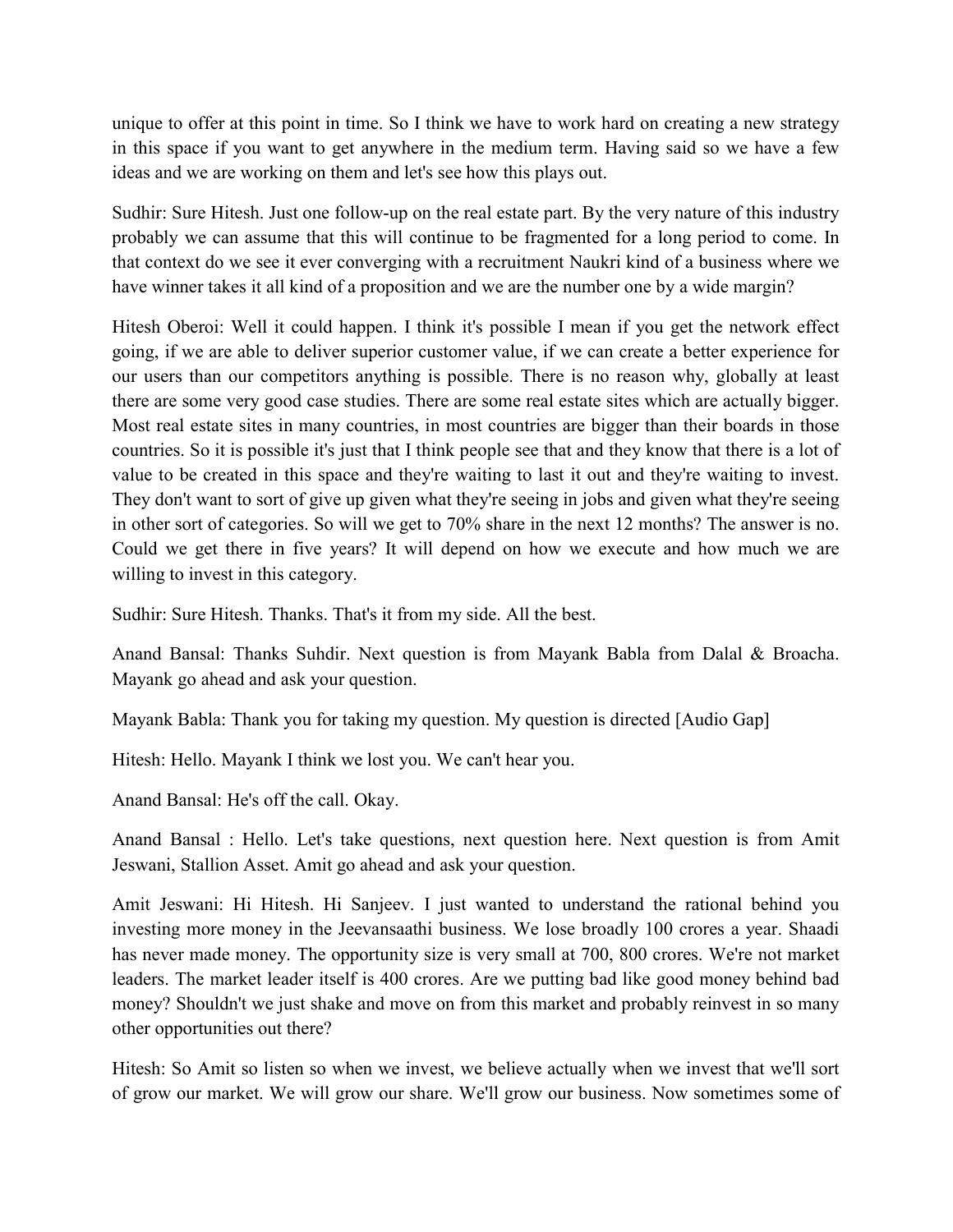these things work out, sometimes they don't. We actually saw reasonably good growth in our business over the last two or three years and we were gaining and we gained share. Last one or two quarters have not been so good. I don't think we should give up on this business in a hurry. Even though it's a 700, 800 crore market today the truth is it will be in 10 years it'll be maybe a 3000 crore market, 2500 crore market. There is nobody who's has even 50%, 60% or share I mean there's nobody who's there's I mean no one company is a dominant player in this market. So but like I said I think it's about time that we started thinking a little differently in this space. We need to do, we can't be doing the same thing and expect different results. So we need to think a little out of the box, go back to the drawing board and rework our strategy in this space. And as far as investing in other verticals go see nobody is being, it's not as if you're diverting money from other verticals or cash which could have been spent elsewhere to Jeevansaathi. We are sitting on 3800 crores the company is generating tons of cash. We are looking for newer places to invest in. so it's not as if we are distracted or we are diverting sort of resources from other verticals to the Jeevansaathi business.

Amit Jeswani: So you would be like we would continue reinvesting money till the time we can get like a better or this thing in Jeevansaathi right?

Sanjeev Bikhchandani: Well may I add something.

Hitesh: Yeah please.

Male Speaker: Yeah Amit see it's like this. The play over here ultimately has to be consolidation. Now if you consolidate one or two of the other sites you get pricing power straight away the total industry size goes up you get higher margins and it's a question of sort of waiting and trying and hoping for the best and we want to be the buy side and not the sell side.

Amit Jeswani: Got it.

Hitesh Oberoi: It may take some time. It's not that we've not been trying but it's going to take time.

Amit Jeswani: There are only two other players Sanjeev ji. Are you looking to buy anything? Have you ever spoken? Have you had –

Sanjeev Bikhchandani: No we can't, we can't comment specifically on that. all I'm saying is the play is consolidation. We want to be in the buy side and we are waiting.

Amit Jeswani: Got it. Thank you. Thank you so much.

Anand Bansal: Thanks Amit. Mayank is back. Mayank go ahead and ask your question from Dalal & Broacha.

Mayank: Sorry about the previous time. Am I audible now?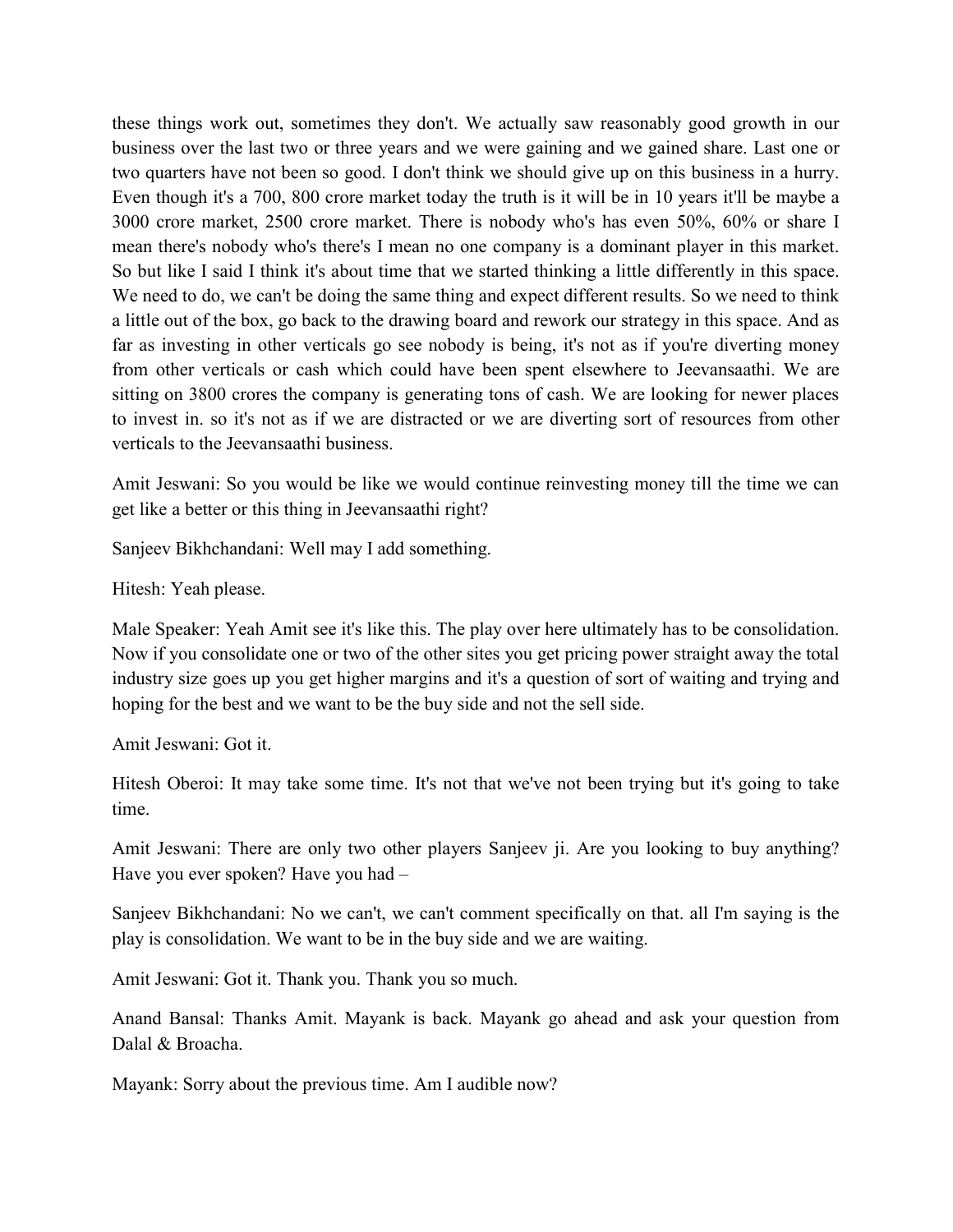Anand Bansal: Yeah go ahead please.

Mayank: Yeah. My question is directed towards Chintan sir. Sir could you please explain to us it's an accounting question, could you please explain to us the accounting treatment of these newly listed like Zomato and PB fintech? So from henceforth the mark to market gains or losses will be in the other comprehensive income on all the quarters going forward? Could you please explain that to us?

Chintan: That's correct. So henceforth all the gains and losses because of mark to market would be another comprehensive income.

Mayank: Okay. So there will be no other tax implications and anything. It will just be other –

Chintan: They are notational gains and losses arising because of mark to market. There is no real transfer of shares or transfer of assets happening. So there are no capital gains and so there's more real tax impact. It's just an accounting national gain or loss

Sanjeev Bikhchandani Hitesh: So the tax incidents will happen when you actually sell.

Mayank: Sure. Sure. Thank you so much and best of luck for the future.

Mayank: Okay.

Anand Bansal: Next question is from Pranav Edelweiss. Pranav go ahead and ask your question.

Pranav: Yeah. Thanks for the opportunity. My first question is regarding this the trend in the advertisement market especially on the real estate side. So you have Google, Facebook on one side and then you have this vertical specific platform like Magicbricks and 99acres and no broker, etc. So can you explain how the trend has been for the shift to digital is happening? Are the Googles and the Facebooks of the world are gaining more market share? Or is it the more vertical platforms are gaining market share from the print and other forms of advertising?

Hitesh Oberoi: So listen we don't have Google and Facebook numbers for real estate advertising. They don't report their they don't give out numbers by vertical and so on. So we don't have the exact numbers but you see where Google let me just explain see where Google and Facebook do a great job of is in the new home launch market. So whenever a new developer launches especially a big developer launches a new project they want to quickly get the word out. Earlier they used to do a lot of print advertising today they do some print advertising but they also put a lot of money to work on Facebook and Google because they're able to get the word out very quickly. Once the dust settles down and the project becomes like a regular project then what happens is they start spending more money on portals because portals have a 365 24x7 365 a day audience and so on. Now our goal of course, our goal is to sort of get developers to shift their ad spend over time from print to online and from Google and Facebook to platforms like 99acres and therefore we keep working on improving our delivery, our experience our sort of responses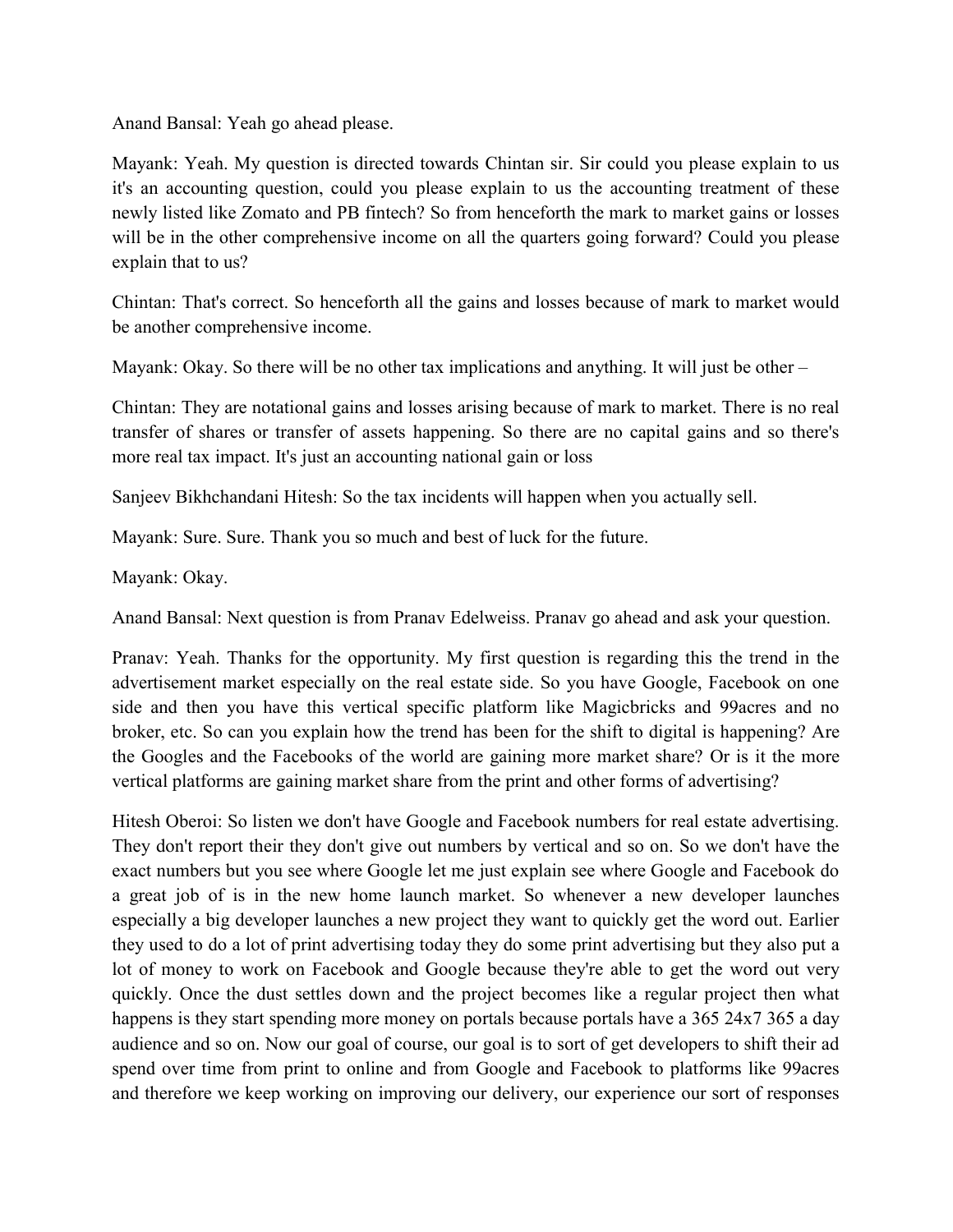to our users. So on the resale side on the other hand it's not as if brokers use Google and Facebook to advertise. For rental listings people don't use, the clients don't use Google and Facebook advertise. So that business mostly goes to portals like ours and Magicbricks and even on the new home side Google and Facebook mostly make money a lot of money from the bigger developers not from the smaller developers. So there are for example we in 99acres with over 5000 developers in the country big and small. So we have developers who may sort of do one small project and launch 10 units and then we have developers who launch thousand units, thousands of units every year where Google and Facebook do a good job is with the bigger developers.

Pranav: Sure my second question is regarding matrimony and possibly there could be some repetition to the earlier question but my thought was that if you look at the competitive intensity for the market which is reasonably consolidated is very high in that segment. So is the consolidation is the first thing to happen or possibly there is a rate hike or to drive the market that should happen? So what are your thoughts on that?

Hitesh Oberoi: So we don't really, so we are a small player in that market. We are of course very large in north India. We are the number two player in north India and in the Hindi bed but we are a tiny player in the grand scheme of things. We don't really decide the fate of that market. Of course we have been spending more aggressively than earlier and we've been running aggressive price discounting because that's what our competitors have been doing but you're right in saying see if one is of course companies could consolidate but the other thing which could possibly happen over a period of time is that people cut their ad spends and people up their prices because really we are giving everything away very very cheap to our users. Now whether that will happen or not I don't know how these things will play out over a period of time. So let's see.

Pranav: Sure. I mean I take that response but even you are the smallest player I think you are the one who actually set the possibly another pace of discount and because the pricing can't be very different because the offerings are so similar and to that –

Hitesh Oberoi: Our competitors are actually much bigger than us and they have the network effect going for them. They have much higher function. They should be able to charge much higher price and get away with it.

Pranav: Sure. Thank you so much. Thank you.

Anand Bansal : Thanks Pranav. Next question is from Ankur Rudra from JP Morgan. Ankur go ahead and ask your question.

Ankur Rudra: Thank you. Good to see the growth surprises and Naukri continuing to this quarter. Just a question on pricing given how strong the demand has been and how you're seeing this continue what are you thinking about the opportunity to take price hikes this year on all the products you have?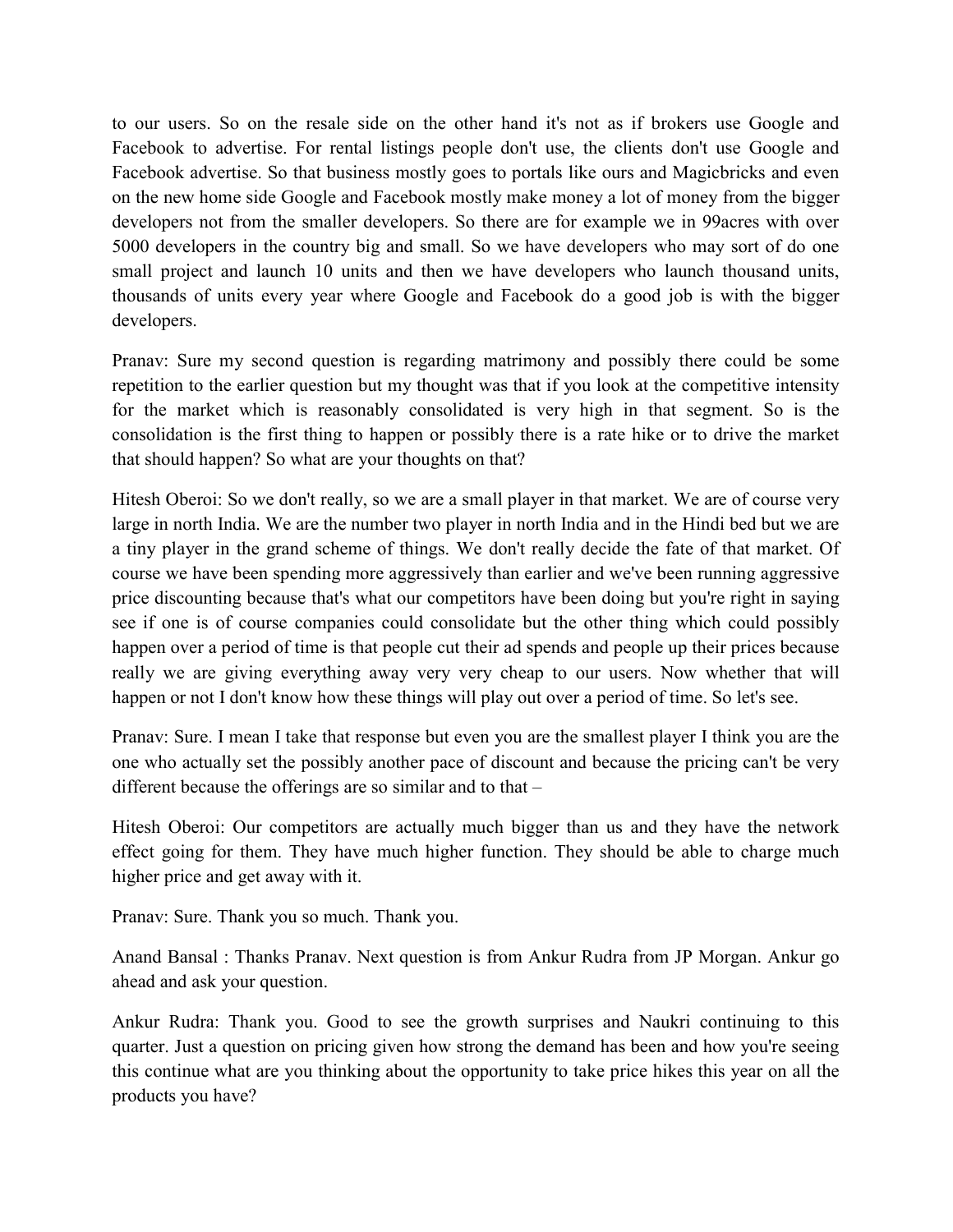Hitesh Oberoi: So we've taken a price hike on some of our products and we also managed to sort of realize more than what we were arising earlier. We've cut discounts for a lot of our heavy users over the last few months. As a result our realizations have improved significantly over the last 12 months. Of course we're also sort of seeing more volume growth. We have added new customers as well and we are also selling more products than earlier because we have these sort of new things in our portfolio like IIM Jobs, Zwayam, DoSelect and others. Now so going forward I think a lot will depend on how hot the market is. a hot market's easy to take up prices. If there is wage inflation it's easy to take up prices because for the same number of people who are being hired through you companies are saving much more money because otherwise they would have had to hire through consultants and they would have to pay a lot more. So some of these some things are also function of how hot the market is. If the market continues to be hot you can expect us to take a price increase also. You can expect us to get higher volume also. You can expect us to add more customers also. You can expect us to sell more volume also. Everything will happen. If the market cools down for some reason then we'll have to be careful.

Ankur Rudra: And if you think about on a year-over-year basis Hitesh what's the broad split of the billing rate growth between volume price and maybe new products has been added?

Hitesh Oberoi: Chintan you have a sense of that?

Chintan Thakkar: I think it's very hard to really kind of give a precise number to that Ankur because there is no particular deal there would be an upgrades, there would be a new products, there would be a volume increase, and there would be a price increase as well and at the end of it finally it's a combo deal where sales guys just go and kind of say that okay this is the final price for you. So it depends on how you want to allocate and the methodology of a location the numbers would differ. So it's very very hard to kind of really give a precise number to that.

Hitesh Oberoi: But you know substantial chunk of our growth this year would be better realizations because for a long time we were discounting very heavily one because of COVID we were forced to give very aggressive discounts for about three or four quarters. So and even before that when we went into COVID the economy had started slowing down. for the last two quarters growth was 4-5%. So during times like these sales people tend to discount more. So I suspect that a lot of the growth that we've seen in the last three, four quarters would be basically us getting our pricing back and also to some extent.

Ankur Rudra: And this will be equally true Hitesh for the billings number and the revenue number or more true for one of them?

Hitesh Oberoi: More true for billings I'm assuming. [Inaudible] [00:58:59] Chintan?

Sanjeev Bikhchandani: No, three, four quarters it'll even out.

Hitesh Oberoi: Yeah over three, four quarters it will even out. Yes.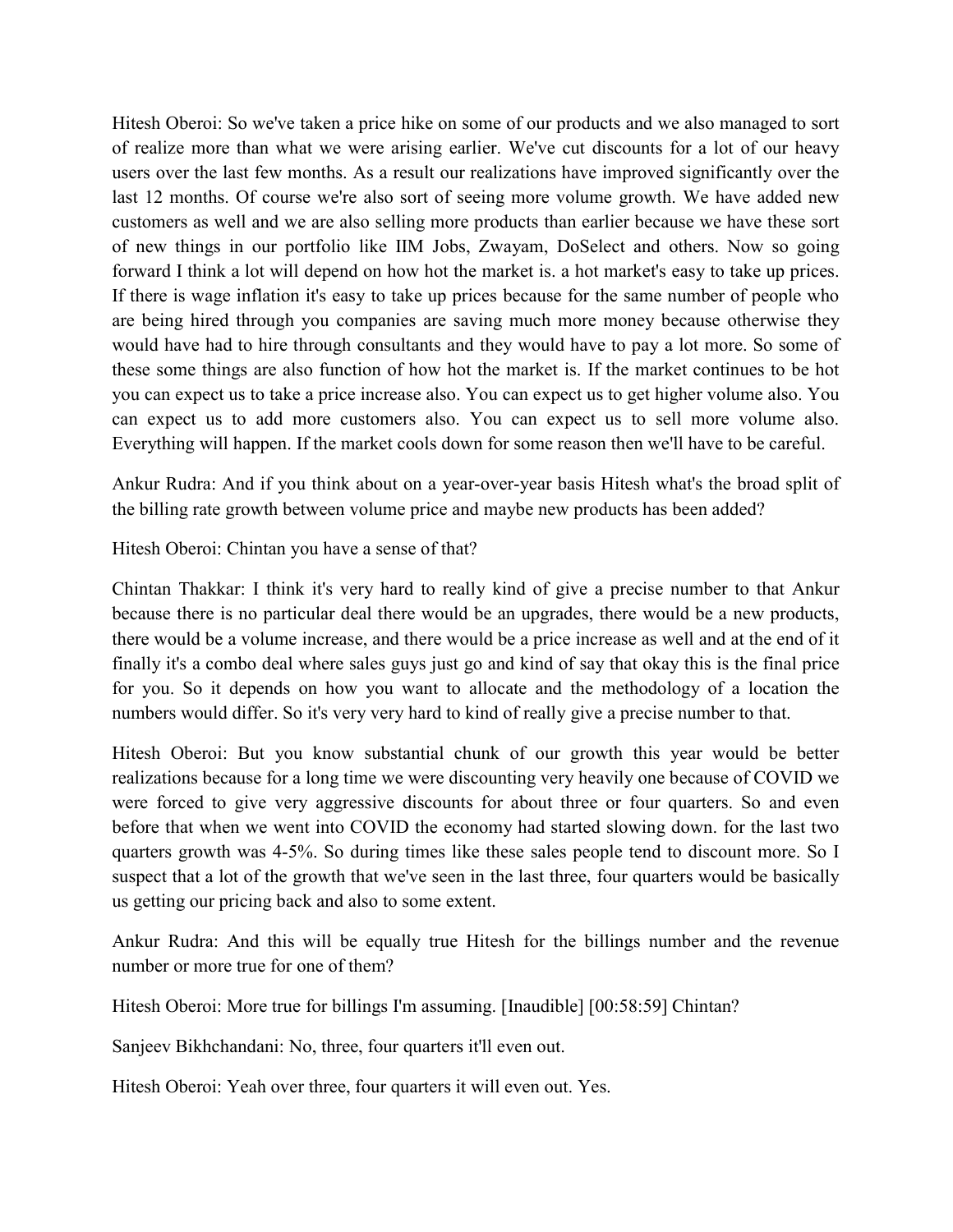Chintan: Yes that's correct.

Ankur Rudra: Okay. Just in terms of the this question's been asked before I just wanted to take another stab at it the trend on Naukri job speak index versus your commentary about the growth you see out there maybe for the December quarter could you give us a sense if the billing detail growth you saw in October was similar to December or was there a acceleration or a deceleration just to see how the trend is playing out in January as well and how that goes ahead?

Hitesh Oberoi: So listen one sentence I just want to clarify this Naukri job speak index we have never said that it is correlated to our growth. Okay numbers and this is true why it is it is correlated but it's not a direct correlation. There is a correlation but it's not a 100% correlation. Like our 70, what happens in good time especially is that we get a lot of revenue from our other products. So people sort of use our database also a lot more and database revenue is I think 50, 60% of our total overall revenue. Then people buy more branding products. People buy our shortlisting and screening services. We've been sending our new products also in the market. So none of these things are captured in the job seek index. Job seek index basically is a barometer of listings on the platform and nothing else and even for the same listing on the platform if in a bad year companies are looking to hire 10 people they may be looking in a good year to hire 20 people because they have just many more requirements. So it's not even an index of the number of openings on the platform. It's an index for job listings. So I just want to clarify that because one should not read too much into the job speak index also. It's correlated but it's not a 100% barometer or what's happening here.

Sanjeev Bikhchandani: Ankur the way we look at it see we sell mostly annual solutions. A lot of revenue is there. The job seek index is listings for that month and the rate of change in that over the previous year, previous month whatever. Now if this omicron coming in and positivity running at 29, 30% in Delhi NCR there will be some freezing of some activity for some time because. If that freezing is for 10, 15 days it will impact job seek index that month. No two ways about it. But it would not impact billing or revenue. Now if this thing continues for three four months then surely it will impact billing and revenue. Ominicron which was thankfully shortlived it does not impact billings.

Ankur Rudra: Understood. This is very helpful color. Thank you for that. so I'm just assuming there's no change in the duration of the billing period or the contracts or the vouchers of that you're seeing.

Hitesh: No. No. We haven't altered our policies at all.

Ankur Rudra: Okay absolutely. Could you maybe give us an update where is the proportion of revenue or billings for IT or in overall technology as part of the billings right now?

Hitesh: Okay. So listen if you if you do a client-wise this thing then we estimate that about maybe 35-36% of our revenue is directly from IT stroke IT enabled services companies and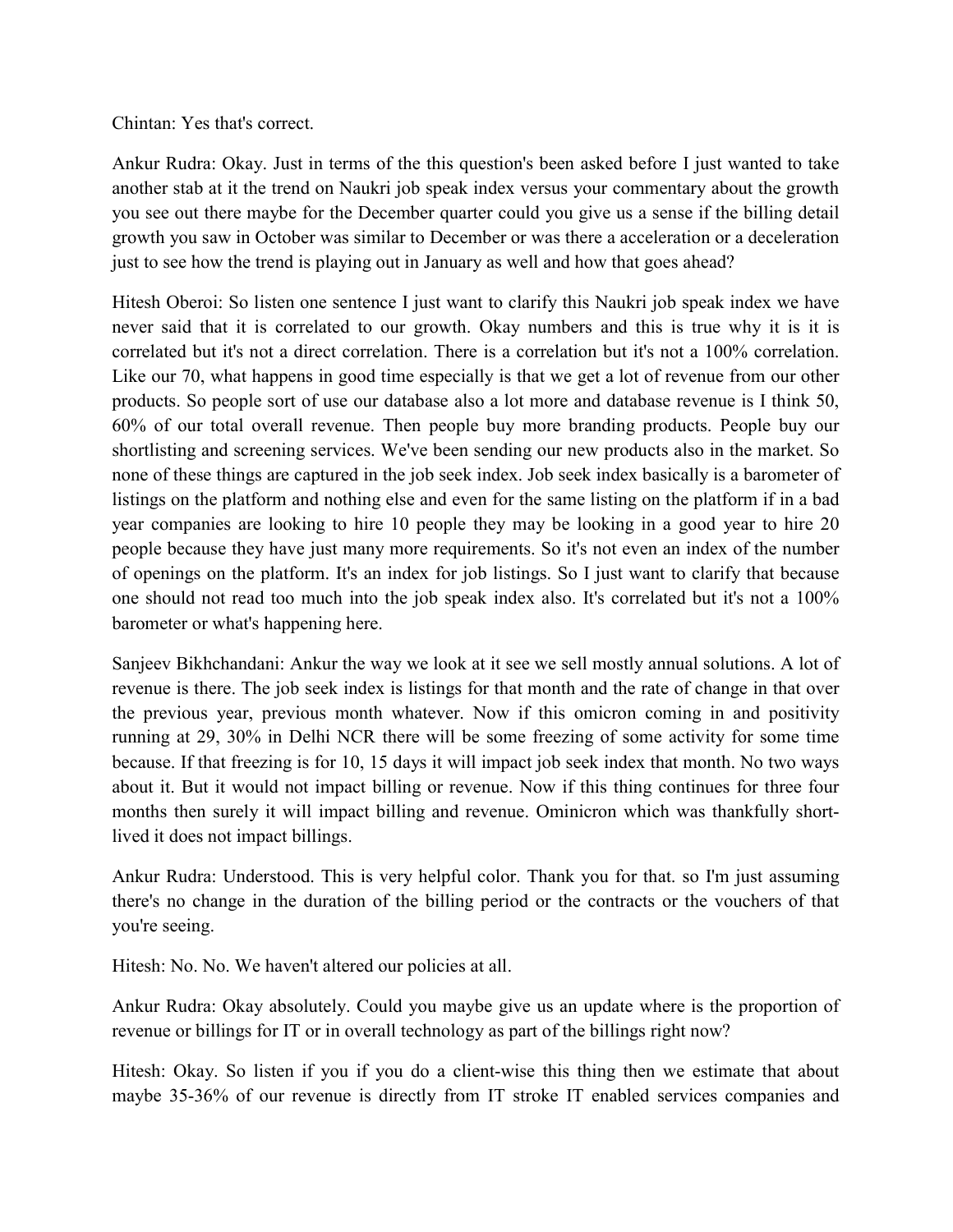maybe another 13, 14, 15% is from recruitment firms who hire for IT clients but if you go by activity on our platform to see okay which kind of [Inaudible] [01:02:35] are being accessed because the other trend that we're seeing is a lot of the non-IT companies are also hiring for IT. So in our database it may be classified as non-IT companies or banks or financial services companies or insurance companies but they could be hiring IT talent. So if you look at the demand for IT talent on our platform I mean today at least close to 60% of the demand on the platform is for IT professionals of some sort, of some type. That's how it is today. Now that could change going forward like I said IT market has been buoyant and non-IT market has been down for a while and that would change in the next few months but that is what it is right now as we speak.

Ankur Rudra: Understood. Just last question any change in the thought process about the Indeed type of business model? I know you've historically not tried to do that. Have you rethought that any sort of update in terms of how you're thinking about what they're doing and sort of dealing with that sort of competition?

Hitesh Oberoi: So to be honest we haven't given you too much thought but it's a project which we have mentioned inside the company. We're looking at how to revive our listings business. Our listing business is the tiny part of our total revenue and Indeed is mostly a listings platform and that's where we do well. So we've got a group of people trying to figure out what we can do going forward to revive our listing business. Now as a part of that project we will of course look at the Indeed model also and see if that makes sense for us.

Ankur Rudra: Understood. Thank you and best of luck.

Hitesh Oberoi: Yeah.

Anand Bansal: Thanks Ankur. Next question is from Rajesh investor. Rajesh go ahead and ask your question. Rajesh you are there?

Anand Bansal : Rajesh you are on mute.

Rajesh: Hello can you hear me sir?

Hitesh Oberoi: Yes Rajesh we can hear you now.

Rajesh: Thanks for the opportunity. I just wanted to know like will you be providing additional extra things for the Naukri thing so that like if you give additionally competitive exams for the freshers then it will be easier for the HR to shortlist the candidates something like additional features you will be providing to the Naukri because the competition from LinkedIn it's quite high nowadays right?

Hitesh Oberoi: No. So we've been doing a lot of stuff. So we for example like I mentioned we acquired a platform to DoSelect some time back and DoSelect is a talent assessment platform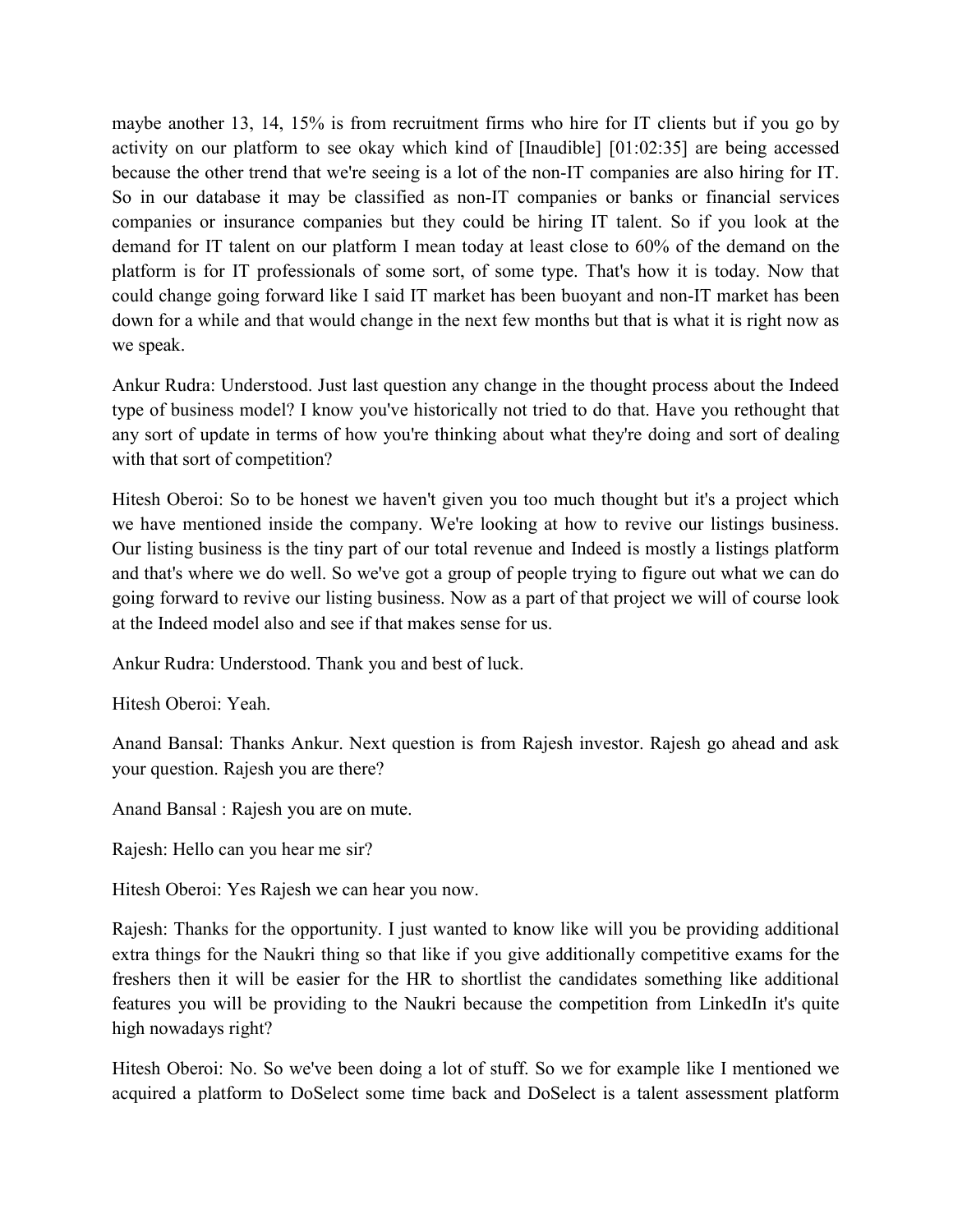and we've been taking this platform to all our clients and they use this platform to conduct tests and hire sort of people through us. As a part of our first Naukri business also which is our campus hiring because a lot of this testing happens on campus and for freshers. We offer testing solutions to a lot of our customers. So we've been up, we've been sort of going with this idea for a while and a lot of our customers now use our services and we'll be doing a lot more in this area going forward at the end.

Rajesh: Okay. Thank you. Thank you so much.

Hitesh: Yeah.

Anand Bansal: Thanks Rajesh. Next question is from Mukul Garg from Motilal Oswal. Mukul go ahead and ask your question. Mukul is lost. We will take the next question. Next question is from Srinath. Sirnath go ahead and ask your question..

Srinath: Hello can you hear me guys?

Anand Bansal : Yeah please go ahead.

Srinath: Yeah. So we have I got dropped out for 10 minutes in the middle. So I'm not sure this question has been asked. We have made significant number of investments in this quarter 4B networks, Adda, 247, DoSelect and so on Redstart Labs. Could you spend a minute on each of these companies and kind of help us understand what was the thinking behind these investments? Some seem strategic, some seem like financial. If you could help us understand that that would be really great.

Sanjeev Bikhchandani: Yeah what have we announced Chintan? Are we allowed to discuss?

Chintan Thakkar: You can just explain what our strategies for investment because their financial and strategic and adjacency.

Sanjeev Bikhchandani: Okay. So shall I go with that?

Chintan Thakkar: Yeah please.

Sanjeev Bikhchandani: So we've been now investing since 2007 that's 15 years in other startups. Initially we invested only from the balance sheet and we used to call all investments in our head we said they're all strategic investors. Then we got a little bit more discerning and we said you know what investments in the four verticals that we operate which is jobs, real estate, matrimonial education, classifieds; in these four verticals and the adjacencies is what we call strategies the rest we will call financials. So then we bifurcated investments into strategic and financial. Over time as some of the investments began to do well and we got a better handle on stuff we kind of figured that listen it's a little unwieldy to keep investing from a balance sheet. For a pure regulatory point of view it's better to have an AIF. So in 2019 we started an AIF and all fresh companies that were outside the four verticals which we operate those investments went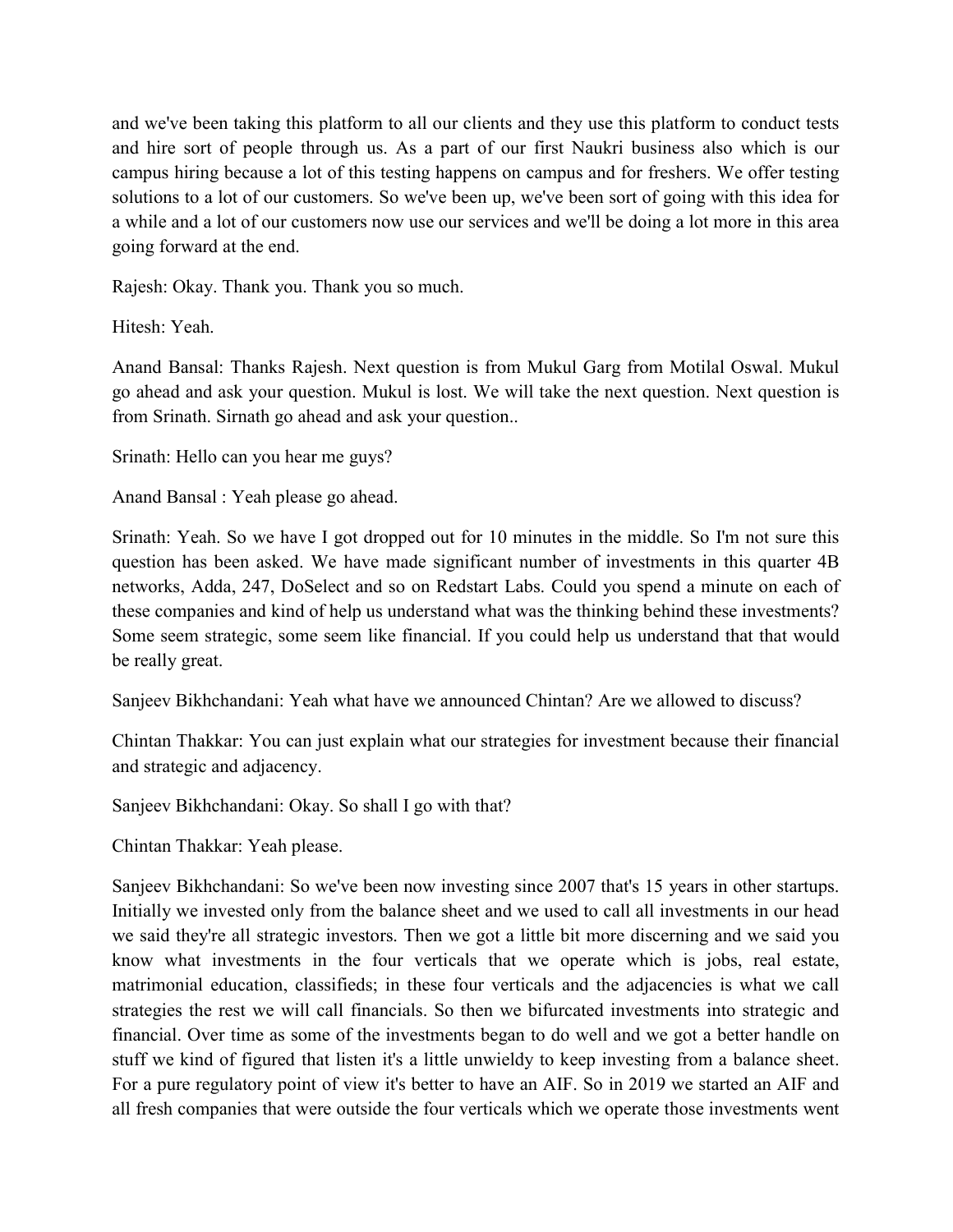from the AIF. However, follow-on rounds in the older companies which are financial investments continue to go from the balance sheet and they continue to go from Shopkirana is financial but it is invested in balance sheets. So there are five or six companies where investment are still going to balance sheet to follow on rounds. There is a whole bunch of investments which we have made which are strategic investments which go from the balance sheet or a subsidiary and they continue. Redstart is a different thing. Redstart is a subsidy of us where we are taking very small bets in deep tech companies and it's not a lot of money in Redstartn but we are taking very small bets in tech companies to figure out, it's a bit of an experiment, to figure out what happens there and that's how our investments organized. So Redstart you look at it as infusing capital into subsidiary that is investing in small checks into deep tech companies maybe 10 or 12 of them so far and Adda 24/7 well there are other financial investors in there so therefore financial investment you can't call it strategic because the moment is the financial industry in that other than you have to regard the financial investment as a strategic investor you have to be the only investor and there's a whole bunch of investments in our strategic investor You want a name some strategical investment Hitesh?

Hitesh Oberoi: Yeah so you mentioned DoSelect so DoSelect is an acquisition it's not an investment it's 100% acquisition offered the assessment platform I just mentioned. IIM Jobs is 100% acquisition. Zwayam is 100% acquisition. So these three are acquisitions and then we have a few where we own between 25 to 50%. Broker Network is a real estate investment we own close to 50%. NoPaperForms is an investment the education space we own about 49%. Then there is greytechHR we own about 24 odd percent 25% in greytHR and then we have Coding Ninjas where we own about 25%] so these are I mean right now classified strategic investments but early days and let's see what happens to them going forward. Sometimes strategic investment becomes financial and sometimes financial investments over time become strategic investment.

Srinath: Can you kind of help us understand how this all comes together at least on the strategic side? Again I'm not looking for any numbers or valuation or nothing out of the numbers like where do these fit in the broader scheme as in what do you like to bring them in and so on?

Hitesh Oberoi: Yeah. So like Sanjeev said you see the strategic in our head we define as investments in the spaces we already operate. So we have a recruitment vertical. We have a real estate vertical. We have a matrimonial vertical. Singles vertical, and we have an education vertical. So anything we sort of do in any of these spaces broadly is classified as strategic where we are very clear that we would like to own this business and run it and we see tremendous energy with Naukri or with any other verticals we already operate in we would rather acquire and if that is an option. Sometimes it is not an option but we like the asset and sometimes we want to watch the business for a while before making up our minds and so in such cases we end up investing and not acquiring upfront. Then, and sometimes we may believe that this may become synergistic with what we have not today but maybe three or four years down the line then we would want the entrepreneur to sort of stay vested and to sort of stay motivated and we may therefore continue to invest for a long time and but take more and more ownership over a period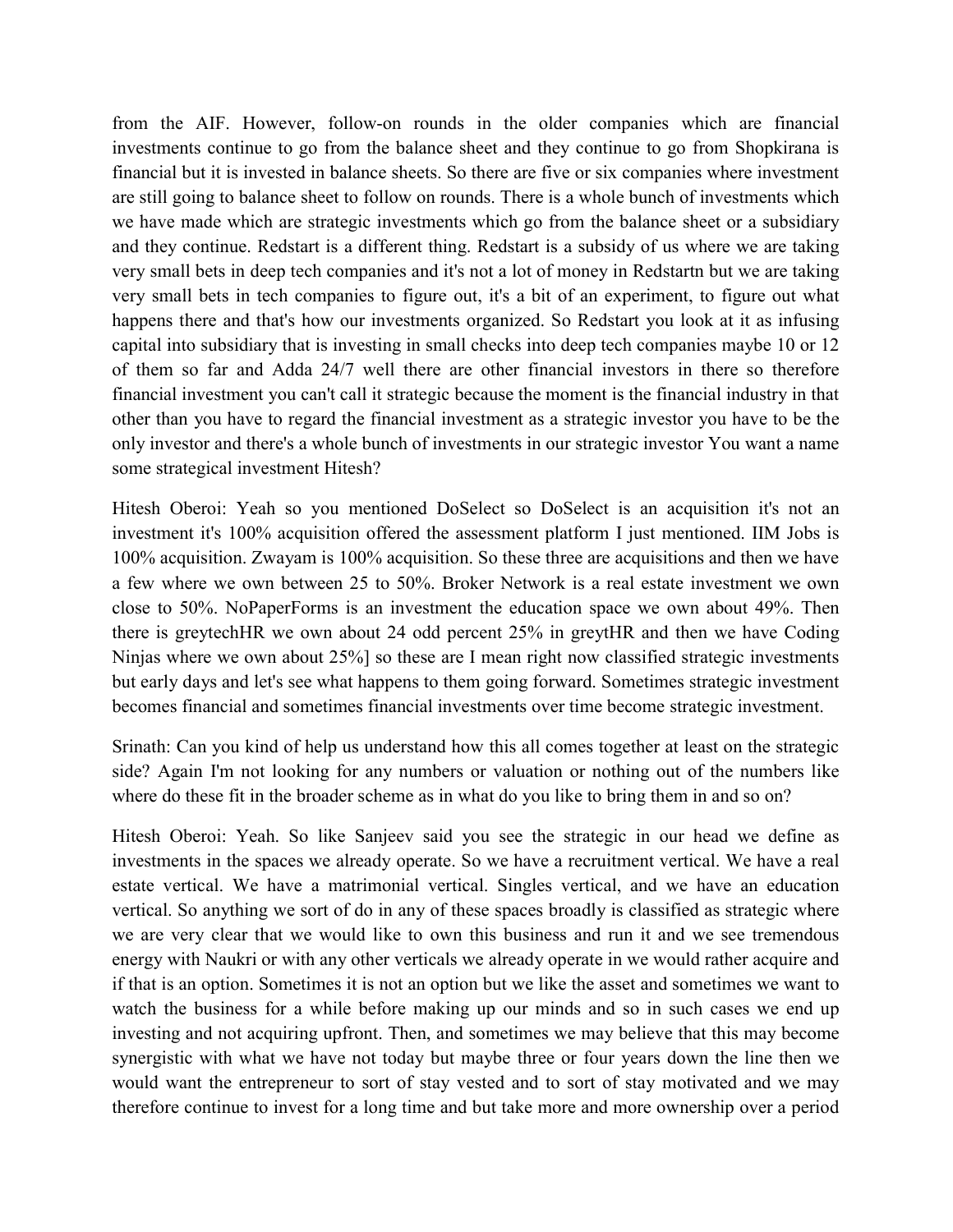of time. So that's the thinking. Now but like I said some of these are experiments and we are not sure when we invest. Over time some of them may become more strategic and we may like to acquire a higher and higher sort of ownership in these companies and sometimes we may feel that maybe it doesn't make sense and maybe and at this point in time in those investments become strategic.

Sanjeev Bikhchandani: So let me elaborate. There is a company called NoPaperForms. Now we got into that as a financial investment saying that listen this is not really strategic and we did the first two rounds of that basis. And then we did a rethink and say you know what is strategic is okay and we're the only investor there and so now it has been treated as strategic investment and that's how we are handling it. So that's how companies sometimes evolve from financial strategic or the other way around.

Srinath: Perfect and just two more in that one is a GreytechHR one is Univariety. Any thoughts?

Hitesh: Yeah GreytechHR is a HR services company. It's not recruitment but it's HR services which is why we took a view that it's not strategic maybe right away in the sense that we may not want to acquire it but we want to watch the space, learn a little bit and then we make up our mind over a period of time and Teal is a real estate analytics company. So we are a tiny, it's a tiny setup right now so we want to again sort of see how that space evolves. But like, it's a little complex. Sometimes financial becomes strategic and then it becomes financial again. So where we are very clear we would rather acquire.

Srinath: Are they getting integrated in our product or where our sales teams are marketing them or how does this work once they become strategic?

Hitesh Oberoi: Yeah. So we sort of, we don't sort of up till now at least we have not really partnered with them in any significant way to sort of take their products to market or anything of that sort. Of course we talk to them. We bounce ideas with them. We mentor them sometimes and so on but we've not really in any significant way let me put it this way taking any of these products to market through our system for example.

Srinath: Got it. Last one Sanjeev just wanted to find out what is your broader understanding and view on the quick commerce space given that one of our large economic interests is deploying significant economic interest in the space? Again I'm not looking for any numbers as such or anything at all but broader understanding of how do you kind of see this place paying out over the next three to five years?

Sanjeev Bikhchandani: So look it's going to be massive massive demand in the top line. I think the real challenge will be getting the profit and they'll hopefully figure that out along the way but it's a huge space.

Srinath: Got it. Got it. Thanks guys. Thanks for your patience listen and answers.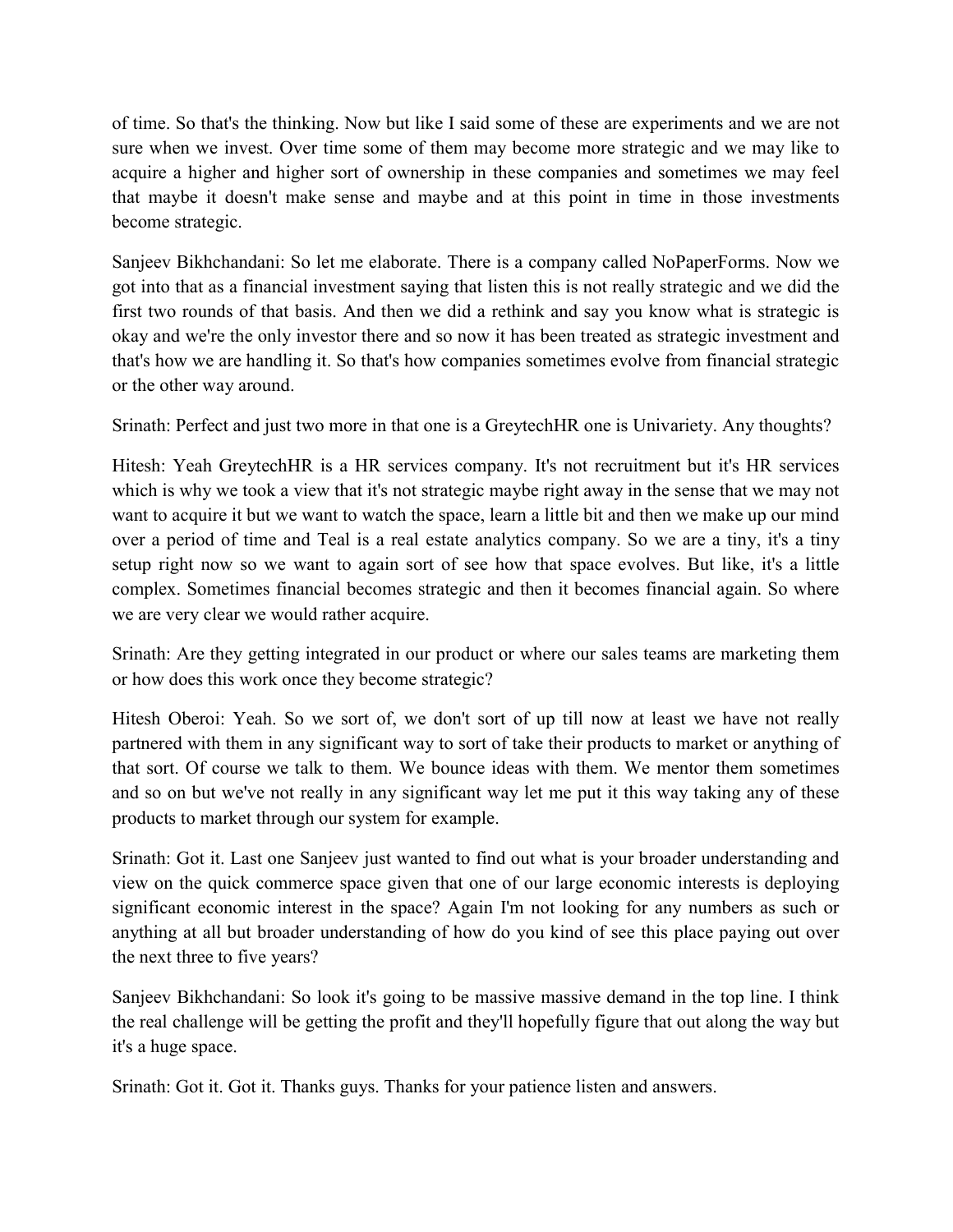Anand Bansal Male Speaker: Thanks Srinath. Next question is from Pratik. Pratik go ahead and ask your question.

Pratik: Can you hear me?

Anand Bansal: Yeah Pratik go ahead.

Pratik: Yes. Thanks for the opportunity. First question is on a clarification on like when we see the consolidated results there is this share of net profit from associates. There is a large swing from negative number to a 2400 crore kind of number. So is this some restatement or someone offs which has been reported here?

Sanjeev Bikhchandani: Yes Chintan would you like to answer that? Chintan are you there?

Chintan: Yeah. So largely it is because in this quarter if you're looking at Q3 it's primarily because Policybazaar got listed. So Policybazaar was an associate company till it got listed because we had certain special rights in that organization and then until it was a private company. Since it got listed and now we are like any other shareholders it is now classified as financial investment. So the gains which have happened and this Policybazaar was held by our three of different subsidiary companies so that's why it's part of the consolidated one. So when we consolidated all the gains that happened in those subsidiary companies till the date of listing I think they all are coming by we have consolidated when it comes to the Info Edge consolidated results. After that date whatever the gains and the mark to market gains and losses are there that is accounted as another comprehensive income.

Pratik: But that happened with Zomato also in quarters

Chintan Thakkar: Yes. The difference is that in Zomato shares were held directly by Info Edge that's why it is part of this standalone while Policybazaar was held through different JVs or different normally subsidiaries.

Pratik: Okay. That clarifies. The second question is on with the recent impact on stock prices of tech companies globally in India have we seen anything in private space in terms of valuations?

Sanjeev Bikhchandani: So look the space remains as busy as earlier. There have been statements made by Sequoia , by SoftBank and by Tiger that private valuations are going to correct but we haven't seen evidence of that on the ground just yet. When we go on and talk to companies and we compete and see there are two, three things. One is if there are committed pools of capital for private markets in India then their mandate is to go to private markets. So that pool of capital does not reduce and if they have an investment period of three years they have to invest in three years with all these funds. So structurally they can't go anywhere. Now it's a question of negotiations whether you can get something cheaper or not and we have yet to see evidence of that. it may materialize but in general my sense is that it takes six months for private markets to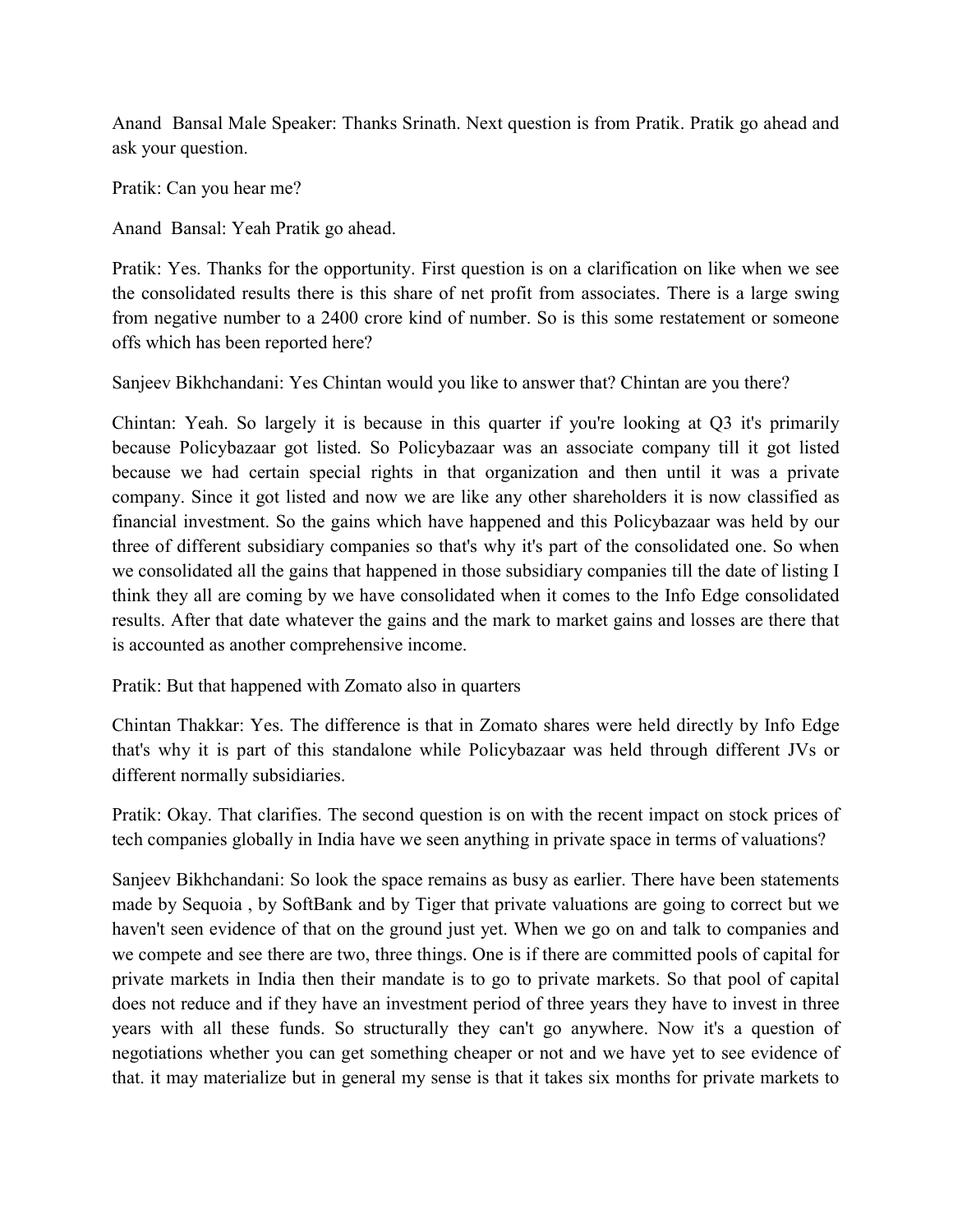correct after public markets are corrected, four to six months maybe eight months. It does not happen immediately. We've seen that earlier.

Pratik: Sure thank you sir and one last question. So one of the investment company announced two small investments I think these were early stage investments or relatively early ones. So are these the kind of investment where we also compete with them in terms of investment opportunities?

Sanjeev Bikhchandani: No. No. In general no we don't and in general look if one of our investee companies wants to invest in a company and we all [Inaudible] [01:18:37] we generally defer to them. So because those guys are not interested in financial investments and if we are going after the company the financial investment. So the strategic investment will always get priority over financial investment. So even internally when you see a company which looks like it could be in a gray area strategic financial we always go to the strategic team first

Pratik: Understood sir. Thank you so much for the answers.

Anand Bansal: Thanks Pratik. Next question is from Shashank from Mercury Capital. Shashank go ahead and ask your question.

Shashank: Yeah. Hi just thanks for taking my question. Just one clarification on when do we see the acquired operating businesses being integrated with the standalone numbers IIM Jobs, DoSelect and Zwayam these the standard reported numbers.

Male Speaker: Chintan are you there?

Chintan: On IIM Jobs actually you have already begun the process of the court hearings and shareholders meetings and creators approval. So everything is already there. The final hearing is also done almost so now probably four or five months ago before the written order comes then on judge retired and maybe I'm told that now the hearing will happen again and then they will get the order but it can happen any day. So IIM Jobs should be done. Zwayam and DoSelect may take more time. So it's a court driven process. So unfortunately we have limited control on that.

Shashank: Okay. Thanks.

Anand Bansal : Thanks Shashank. Next question is from Nitin Jain. Nitin go ahead and ask your question.

Nitin: Yeah. Thank you for the follow-up opportunity. So I would like to dwell a little up on one of our edtech investments Adda 24/7. So it seems to be scaling up quite well. We have around 15 million MIUs on the platform. So and this is why the focus has been solely on exams for government jobs. So is there any plan to broaden the offerings on the platform like outside of government jobs?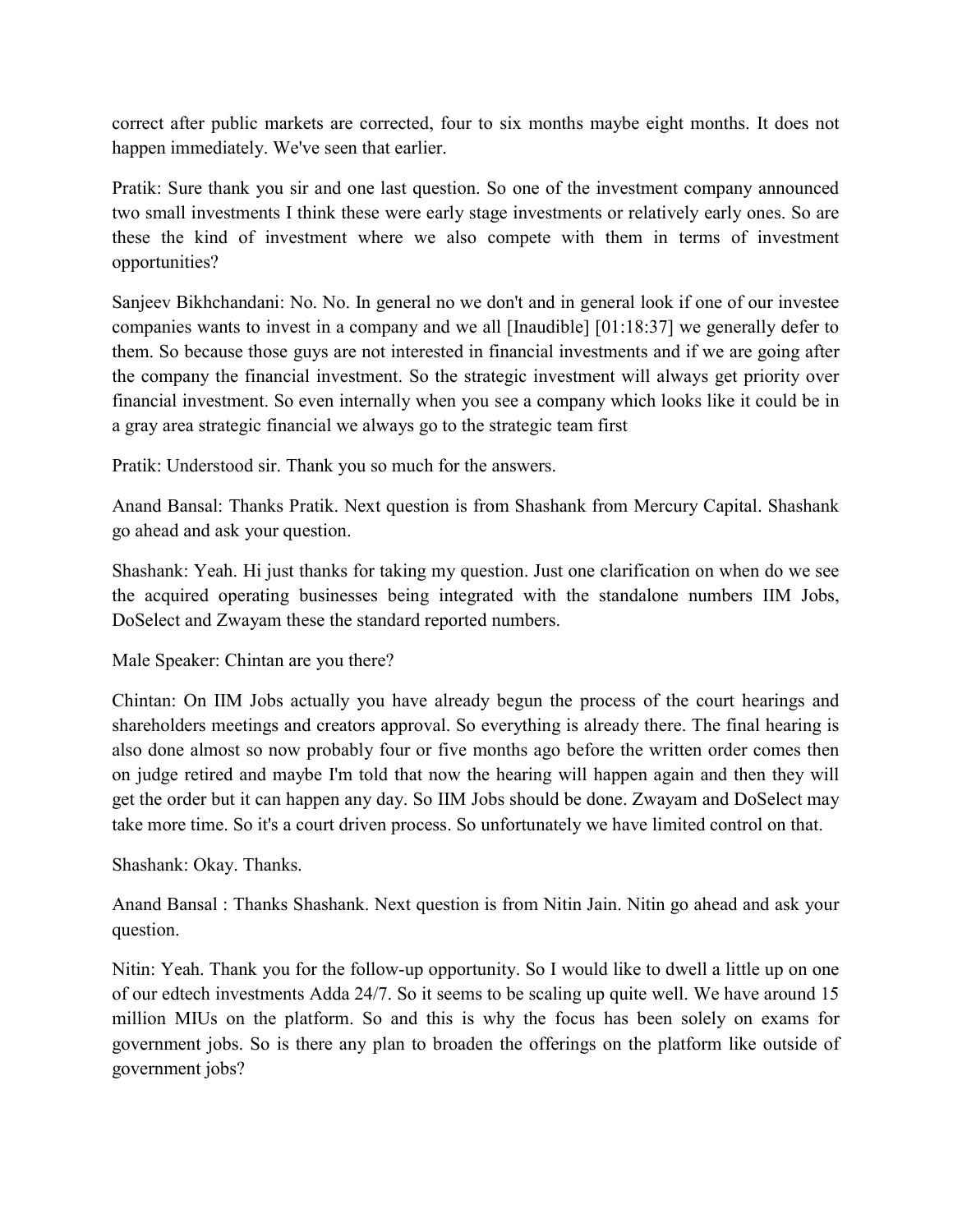Sanjeev Bikhchandani : Adda 24/7 well actually there's truckloads of government jobs out there. If you and almost all of them have got entrance exams. So whether you are looking at a job as a constable in Maharashtra somewhere or you are looking to get hired by BSNL as a technical assistant or you want to join as a railway engineer apprentice through the SCRA exam there are many many government jobs. This companies still date largely been focused on banking and there's massive scope for expansion right now within government jobs. So and the number of people in India on government jobs is very very large. So it's a large market, lots of empty space for them which they will expand into. I don't think I mean you never know because they're saying many companies say independent management but as of now there's been no conversation about going after the government jobs.

Nitin: Okay and that's primarily because within the government jobs itself there is a lot of scope for expansion.

Sanjeev Bikhchandani: Yes.

Nitin: Thank you.

Anand Bansal: Vivek that was the last question we had for the day. We may wait for sometimes. If there are any more questions please raise your hand. There is a question from us from Utkarsh. Utkarsh go ahead and ask your question.

Utkarsh: Hello. Can you hear me?

Anand Bansal : Yeah Utkarsh go ahead.

Utkarsh: Sir my question is on Zomato. So what is the capital location policy on of Zomato when they think of investing strategically in many of the companies that grow first because Sanjeev sir is also –

Sanjeev Bikhchandani: So Zomato is a listed company and so we are sort of been told that at least we should not be talking about Zomato on your conference call so because Zomato is already listed you would have to talk with them actually on the capital equation policy. Apologies.

Utkarsh: Okay sir. And second question is on 99acres. So there are similar platforms like No Brokers and others which are also performing activities like listing of the homes and etc. on the platform but there is no single company that can provide actually an end-to-end home buying starting from home searching to providing some help like the other services because in India many times actually when you buy real estate it is a dicey business where the records are not clean. So people generally prefer brokers who looks after most of the stuff and then buy actually from the brokers and not directly from the 99acres. So are we planning to do something like that?

Hitesh Oberoi: Offer an end-to-end service in 99acres?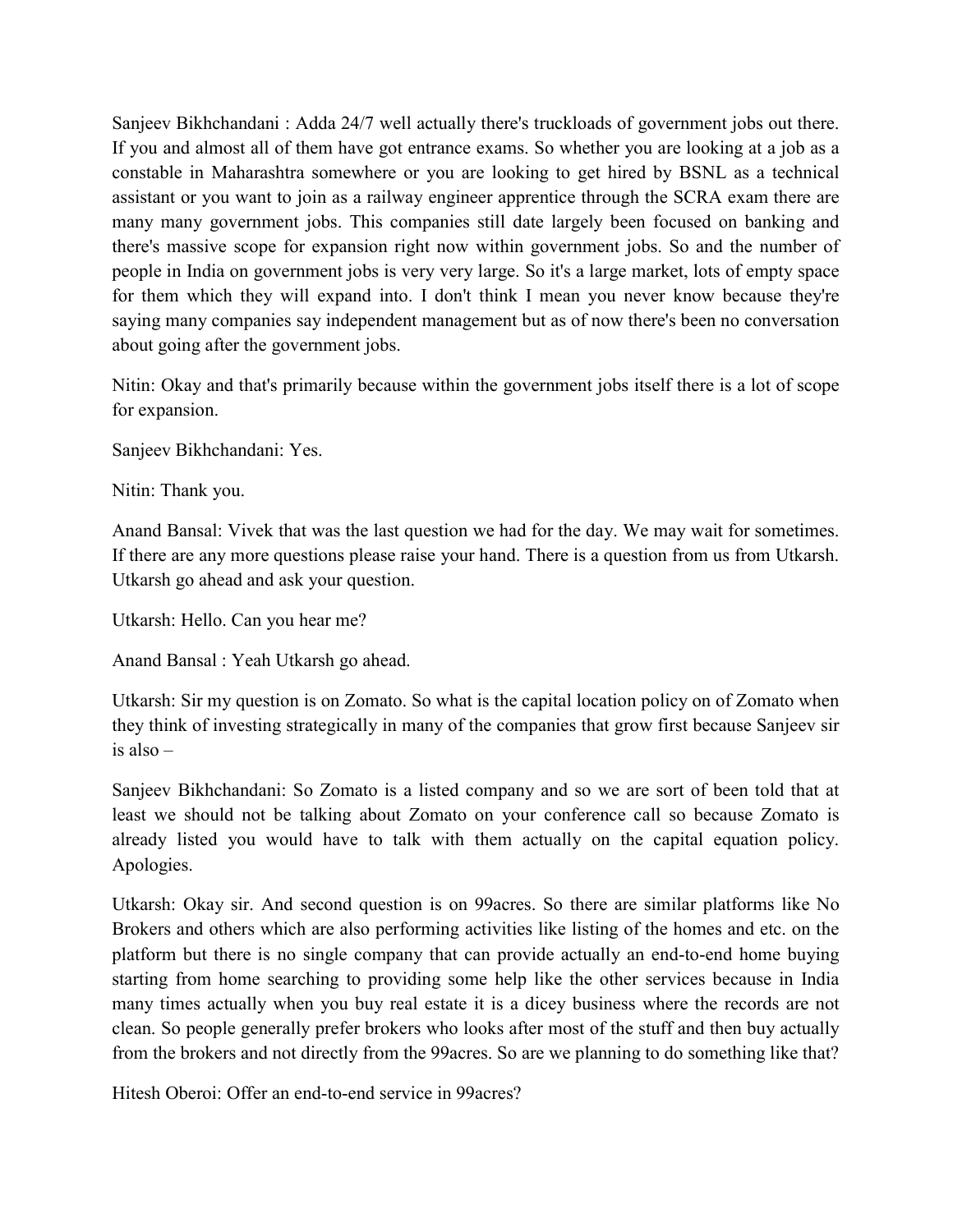Utkarsh: Yes.

Hitesh Oberoi: No, right now there is no plan to offer an end-to-end service in 99acres but so we have teams however evaluating opportunities constantly and we are not saying that we will never do it but at least I don't see us doing anything like this for the next two quarters.

Utkarsh: Okay sir. Okay. Thank you sir.

Anand Bansal: Thank you Utkarsh. Next question is from Srinath from Belvedere. Srinath go ahead and ask your question.

Srinath: Hi Hitesh just wanted to understand if you could give us a qualitative view on 99acres app usage or eyeballs because just wanted to know that see the sales numbers in night frank they're all still the same as 2019. So the growth hasn't come yet but there's been a lot of commentary that demand is actually kind of funneling in and that would be seen in pre-enquiry stages with more footfalls on the app and so on. So if you could give any qualitative understanding of whether you're seeing a ramp up on the app or on the site that would be great.

Hitesh Oberoi: Yeah. So I think it's been a little sort of, so like because we've had these different sort of waves at different points in time COVID waves there have been periods where we've seen more activity than one or two years ago there have been periods when we've seen less activity. It's very difficult to say what's really happening in that market. Overall I would say it's been flattish in terms of activity. It's not as if activity has gone down but it's not as if it's like gone up significantly as well. We've seen more equity on the rental side for sure on the platform. Some markets are doing better than other markets for us now that could also be a function of our competitive position in those markets. Small towns did very well for us for the last two years have done well for us for the last two years. Now maybe that's because people went home and a lot of people sort of are operating from home and maybe they want to upgrade their accommodation. So hard to say because there have been because all those changes which sort of have been sort of impacting this market. What we have also picked up what however what we picked up and anecdotally from a lot of our customers was that there is at least for some time in between and this may have changed once again in the last two, three months because of Omicron, a month or two because of Omicron is that a lot of the leads inquiries were actually converting into transactions. So while the number of inquiries may have remained the same more people were sort of ending up buying or closing a deal. But this is anecdotal. So we don't have data on this. Overall I think come maybe February, come March we'll have a better sense because hopefully COVID will be behind us and hopefully companies will start to open. Employees will start to go back to work and the market will go back to being normal and we are at least the team seems to be of the view that given that interest rates are still low home loan rates and real estate is much more affordable and salaries have actually also gone up in the last 12 months. There is likely to be renewed interest in this market. Also because of COVID there weren't too many new launches over the last 18 to 24 months and therefore inventory in most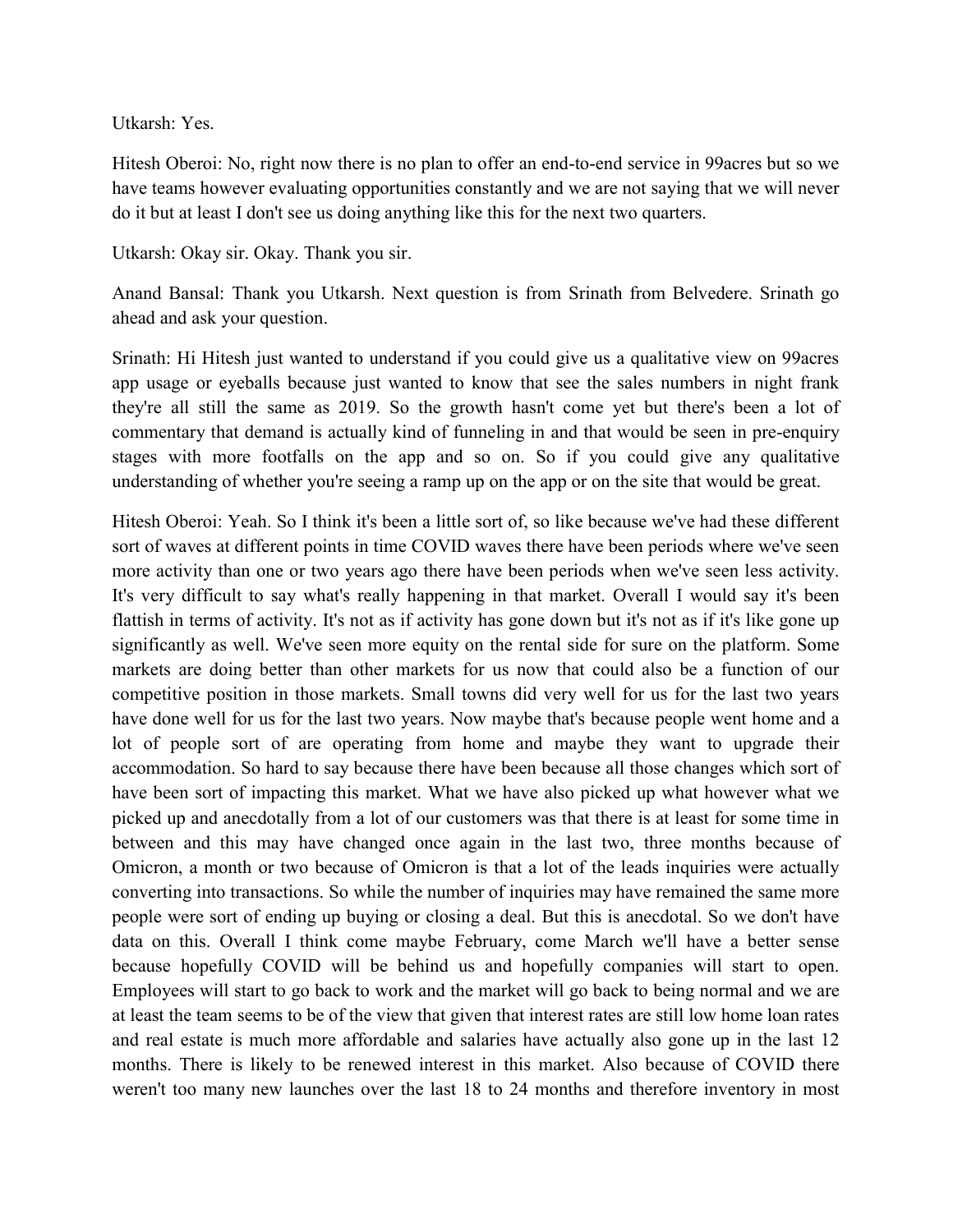cities is also lower than what it was two years ago. So let's see that's where it is and let's see how it plays out over the last next few months.

Srinath: Perfect and one last question for Sanjeev after the QIP you had kind of articulated a strategy for us in terms of concentric circles that we would look at from a point of view of doing a transaction to augment our existing businesses. So just wanted to understand where are we on that? Have we kind of stayed to the course on that particular path or are we looking at a different strategy going forward and that particular or set of deals did not rectify? So was that a valuation issue or the deal flow itself given that large deals don't come that often? So just want to understand how you are seeing this thing going forward.

Sanjeev Bikhchandani: The strategy, the intent remains the same. However it's about doability and it's not been happening but look we have done a few acquisitions. So if you look at you look at DoSelect. You look at IIM Jobs. You look at Zwayam those are acquisitions. They are not big acquisitions but if you add up the total cost of these acquisitions Chintan what would be?

Chintan Thakkar: All three IIM Jobs, DoSelect and Zwayam should be around 180, 190 cr.

Sanjeev Bikhchandani: So roughly little around 200 crores we've done it's not a big amount I mean we didn't require this but look we will keep on adding stuff. We will keep on looking for the big one and we keep on talking.

Srinath: Got it. So we are broadly staying to the –

Sanjeev Bikhchandani: And part of the last QIP was also because look COVID had happened. We didn't know what will happen. If you want to buy something it's good that money in the bank already rather than go hunting for money afterwards when you actually strike a transaction and then you find the market are not good enough. Of course in hindsight we did better raise money now than at that price but that's life.

Chintan Thakkar: You have also made some party investments it's not fully acquired company like this but there are other strategic investments like for example for the network. So you have made some part investments.

Srinath: Thanks guys. Thanks a lot. Much appreciated. I'll get back into the question queue.

Anand Bansal: Thanks Srinath. We have next question from Nitin Jain Again investment advisory. Nitin go ahead and ask your question.

Nitin: Yeah. My question is again on our investment portfolio. So after Zomato and PB Fintech do we have any other investee company which is closer to probably listing or becoming a unicorn?